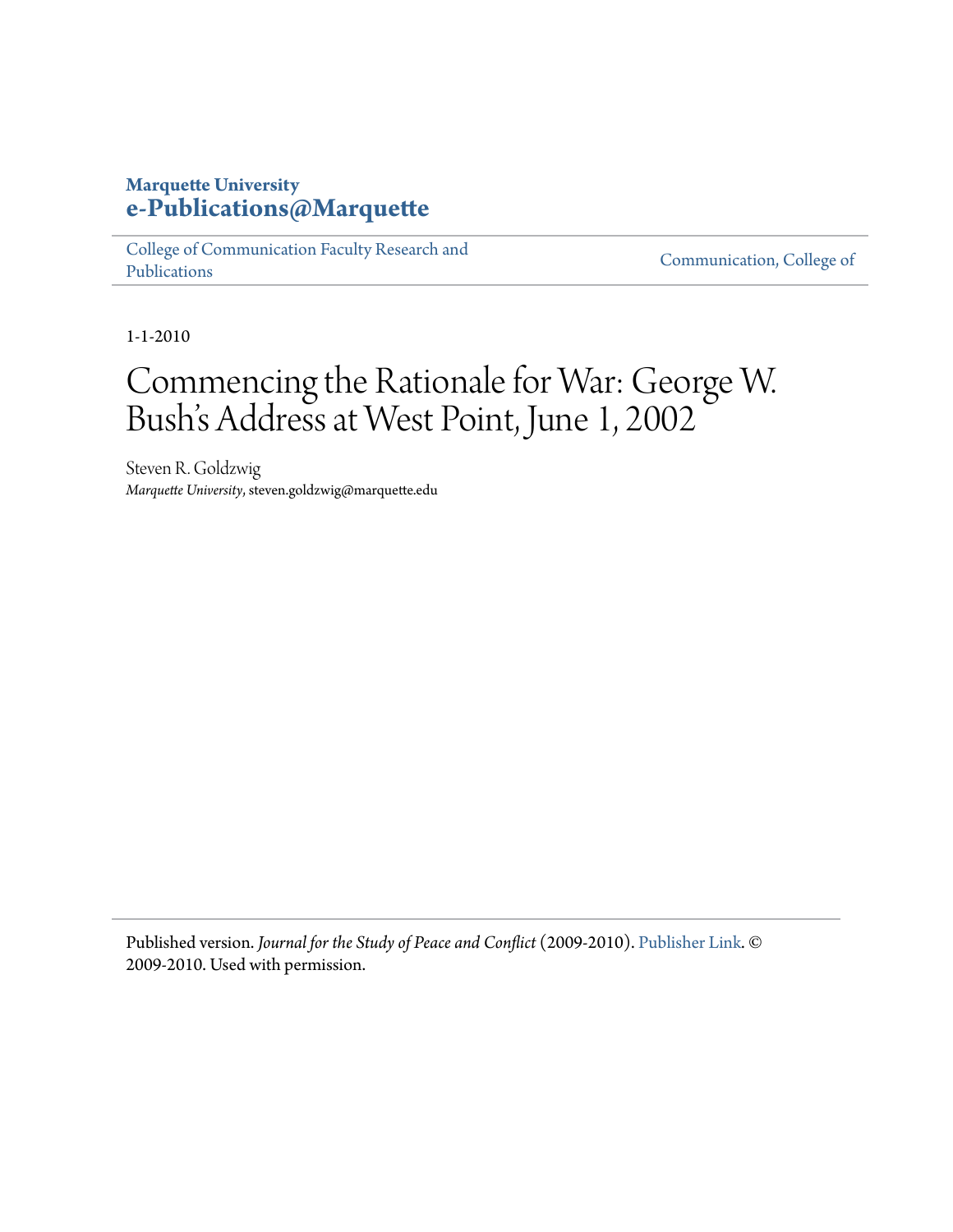# Commencing the Rationale for War: George W. Bush's Address at West Point, June 1,2002

Steven R. Goldzwig\*

On a gray day in June of 2002, President Bush delivered a pivotal commencement address at the U.S. Military Academy. The president employed this occasion to announce a new preemptive doctrine that would guide U.S. foreign policy and ultimately serve as a rationale for the Iraq War. In choosing to deliver a commencement address at one of the nation's most venerable military academies, Bush found a perfect match for the rhetorical situation he faced and for the rhetorical situation he was trying to shape. The epideictic occasion was perfectly suited to Bush's epideictic goals, which were central in establishing a moral framework for his new foreign policy doctrine. There was an eloquence to the speech and a high-mindedness that had the potential to serve the president and the nation well.

In the end, however, I maintain that this same epideictic discourse was neither enough to sustain a cogent and compelling rationale for war with Iraq nor, in the final analysis, able to confront or overcome some compelling factual evidence that would drain support for the president's monumental efforts. To advance this argument, I will (1) provide a rhetorical and political context for the speech that will aid in the interpretation and analysis of the address; (2) discuss the nature of epideictic address and appropriate a unique reading of epideictic theory to its particularized enactment in the West Point commencement address; (3) interpret and account for the rhetorical themes and strategies contained within the address; and finally, (4) try to highlight some of the significant rhetorical and political implications of presidential epideictic address under the particularized circumstances of the post-9/11 era and an ongoing but increasingly unpopular war.

# Approaching West Point: A Rhetorical and Political Context

Just three months after the September 11, 2001, (9/11) terrorist attacks on the United States, it was clear that the president was in the process of reorienting and retooling his entire military and foreign policy to conform with a changed global environment. In remarks at the Citadel on December 11, 2001, we glimpse the evolving rationale for a new doctrine of preemption. Bush argued that the new terrorist threat posed a significant challenge to the United States and the changed circumstances demanded nothing less than major reforms "essential to victory in our war against terror." Indeed, for Bush, 9/11 shattered the national "illusion of immunity," as a "far away evil" became a present danger. September 11 had refocused the mission of U.S. foreign policy. As Bush described it, "a great cause became clear: We will fight terror, and those who sponsor it, to save our children from a future of fear." The

<sup>\*</sup> Steven R. Goldzwig is Professor of Interpersonal, Organizational and Public Communication in the J. William and Mary Diederich College of Communication at Marquette University. A rhetorical theorist and critic interested in the U.S. presidency, Goldzwig's latest book, Truman's Whistle Stop Campaign, was published by Texas A&M University Press in 2008. Goldzwig currently serves on the editorial board of the Quarterly Journal of Speech. He is the recipient of Marquette University's Way-Klingler Faculty Fellowship in the Humanities, which has advanced his most recent scholarship on the contemporary presidency and civil rights.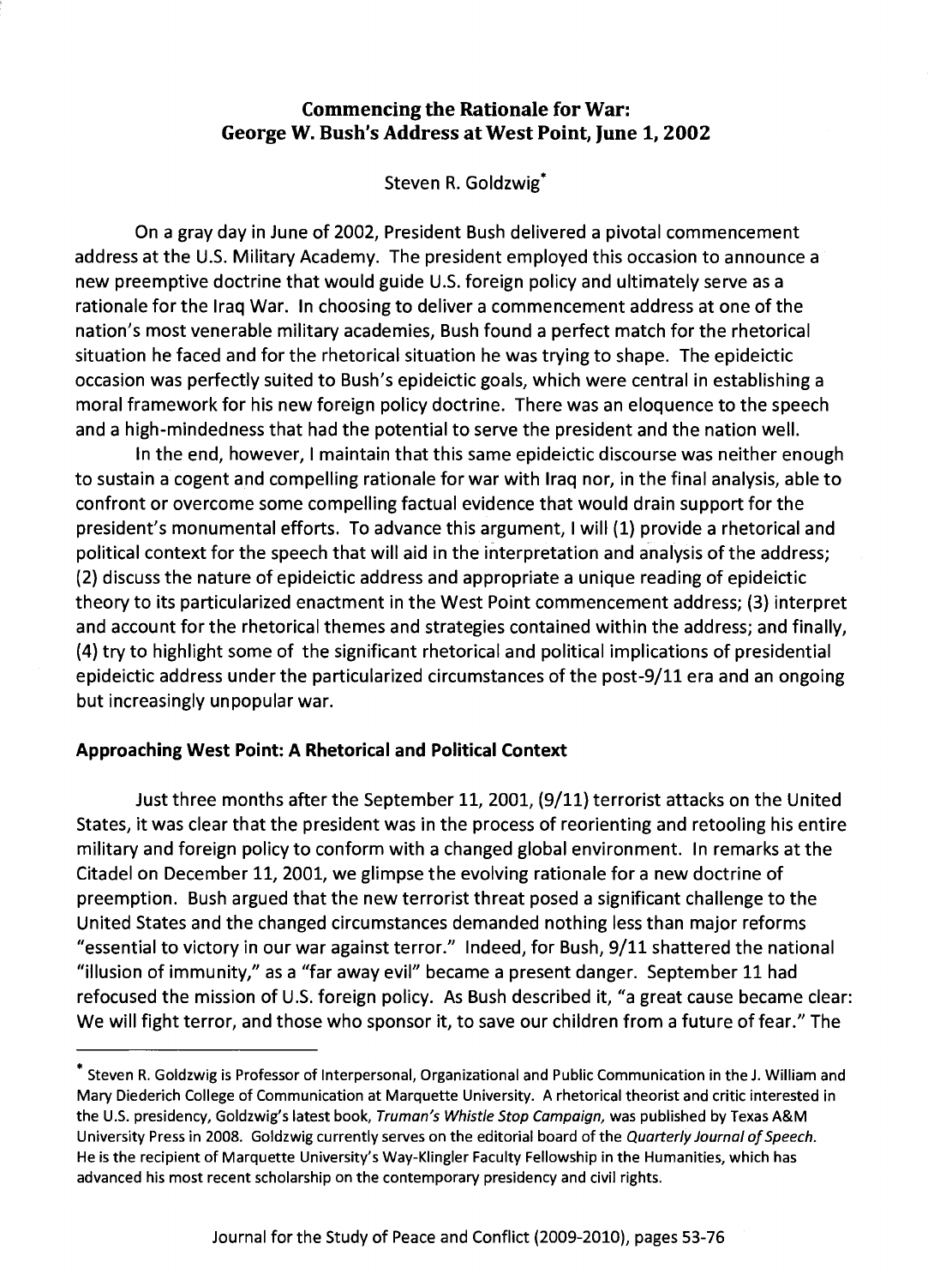stakes could not have been any higher: "The great threat to civilization is that a few evil men will multiply their murders and gain the means to kill on a scale equal to their hatred. We know they have this mad intent, and we're determined to stop them. Our lives, our way of life, and our every hope for the world depend on a single commitment: The authors of mass murder must be defeated and never allowed to gain or use the weapons of mass destruction."

Not only would the United States have to track down the terrorists, monitor their communications, seek to impede their funding, and, finally, uncover their "silent" cells and eliminate them, the president informed the nation that he was about to embark on an even more important task:

Above all, we're acting to end the state sponsorship of terror. Rogue states are clearly the most likely sources of chemical and biological and nuclear weapons for terrorists. Every nation knows that we cannot accept—and we will not accept—states that harbor, finance, train, or equip the agents of terror. Those nations that violate this principle will be regarded as hostile regimes. They have been warned. They are being watched, and they will be held to account.

Bush pledged to "give our men and women in uniform every resource, every weapon, every tool they need to win the long battle that lies ahead." Engaging in this battle required multiple strategic, diplomatic, and military reforms, including, among other activities, stepped-up efforts at nuclear nonproliferation, increasing U.S. biodefenses, improving missile defenses, and retooling our intelligence apparatus.<sup>1</sup> According to William Kristol, "On December 11, the president ... ushered the United States into a new era. In this new era, containment and deterrence will be supplemented by defense, regime change, and pre-emption, in order to deal with the overwhelming threat now facing us—terrorist-sponsoring regimes seeking to acquire weapons of mass destruction. $^{\prime\prime}^2$ 

As the notion of preemption began to take shape, it was posited as a new doctrine to help America win the war on terror, rid the world of dictators, and prevent rogue states from supporting terrorist activities. The president soon fixed his most rapt attention on "regime change" in Iraq. Influential political leaders at the time resurrected the Munich analogy to reinforce the view that the "gamble" was worth taking. As Richard Perle noted, "A preemptive strike against Hitler at the time of Munich would have meant an immediate war, as opposed to one that came later. Later was much worse." Indeed, in Washington in 2002, the prevailing view was "that forcing 'regime change' on Iraq was our era's grim historical necessity: starting a war would be bad, but waiting to have war brought to us would be worse."<sup>3</sup>

 $\frac{1}{2}$ 

<sup>&</sup>lt;sup>1</sup> "Remarks at the Citadel in Charleston, South Carolina, December 11, 2001," Weekly Compilation of Presidential Documents, Monday, December 17, 2001, Volume 37, Number 50, pp. 1775-1779. Available online at http://frwebgate.access.gpo.gov/cgi-bin/getdoc.cgi?dbname=2001\_presidential\_documents &docid=pd17deOl\_txt-S.pdf. Accessed August 30,2007.

<sup>&</sup>lt;sup>2</sup> William Kristol, "Memorandum to Opinion Leaders on Iraq," December 6, 2001. Available online at http://www.newamericancentury.org/defense-20011212.htm. Accessed May 12, 2007.

<sup>&</sup>lt;sup>3</sup> James Fallows, *Blind into Baghdad: America's War in Iraq* (New York: Vintage Books/Random House, 2006), quotations, pp. 3 and 2.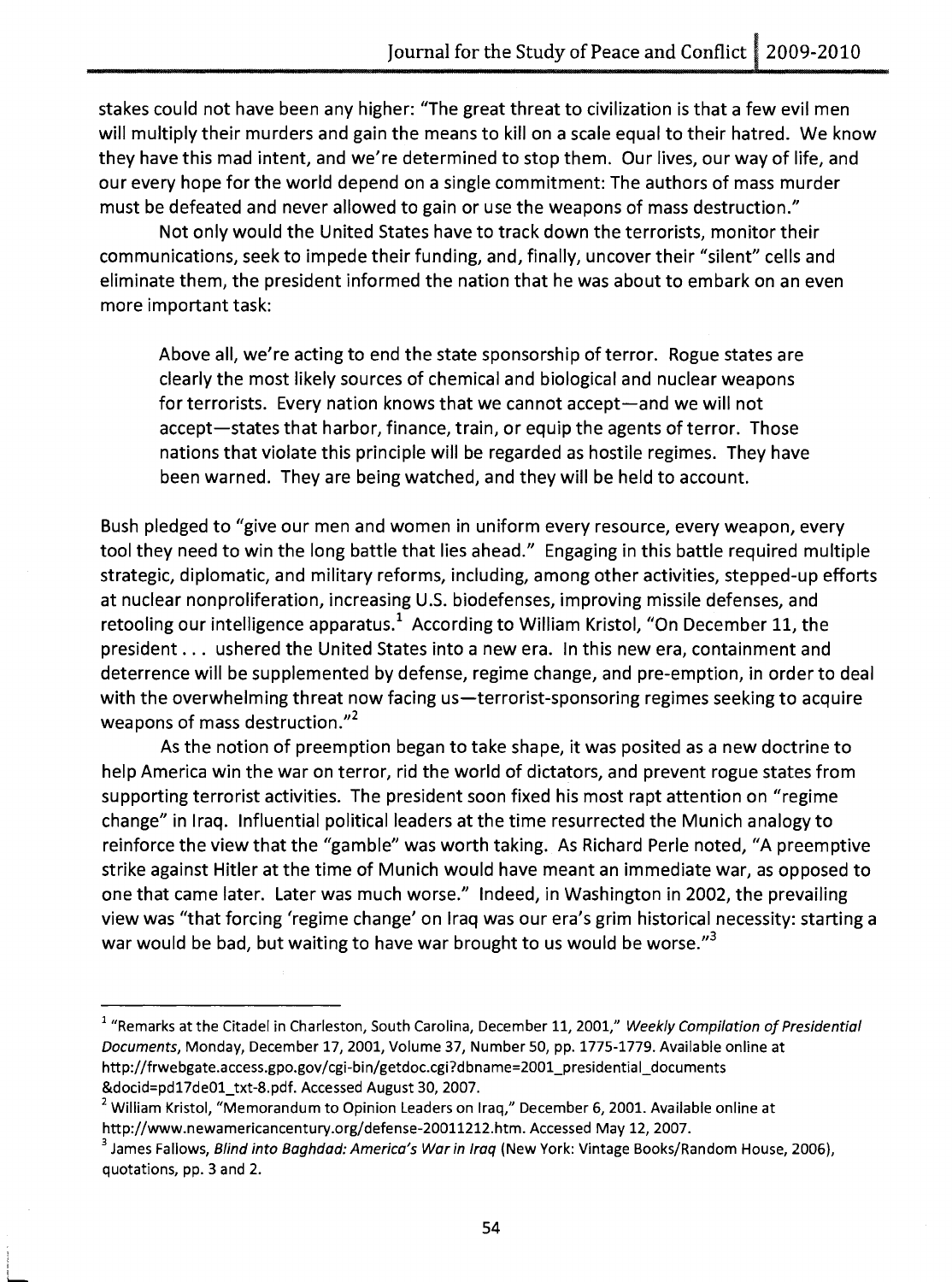Not surprisingly, the rhetorical drumbeat for war quickened in 2002. President Bush's January 29 State of the Union address was a rather telling example as the president warned against threatening shadows cast by North Korea, Iran, and Iraq, an "axis of evil" that threatened world peace: "By seeking weapons of mass destruction, these regimes pose a grave and growing danger. They could provide these arms to terrorists, giving them the means to match their hatred. They could attack our allies or attempt to blackmail the United States. In any of these cases, the price of indifference would be catastrophic." The need for swift action was framed rhetorically as in the immediate interest of nation; inaction in the face of such grave circumstances was made to seem foolhardy.

Evoking memories of 9/11 and the heroism and virtues summoned by that particular tragedy, Bush appealed to a set of transcendent values as a baseline for encouraging concerted and vigilant efforts against terrorism: "In the sacrifice of soldiers, the fierce brotherhood of firefighters, and the bravery and generosity of ordinary citizens, we have glimpsed what a new culture of responsibility could look like. We want to be a nation that serves goals larger than self. We've been offered a unique opportunity, and we must not let this moment pass." In drawing a rhetorical vision of a "new culture of responsibility," Bush invited Americans to not only identify with his values, but to take up his cause. And while Bush's 2002 State of the Union pleas may have been based on presumed shared values, the president's prerogatives in this matter were uniquely and individually defined-posited as largely derivative of his office as Commander-in-Chief. "I will not wait on events, while dangers gather. I will not stand by as peril draws closer and closer." Bush, adopting a familiar presidential persona, spoke as the superrepresentative of the nation: "The United States of America will not permit the world's most dangerous regimes to threaten us with the world's most destructive weapons."<sup>4</sup>

This early invitation is but one of a number of rhetorical occasions in the first half of 2002 in which Bush sought to fortify and extend an emerging rationale for preemptive action. The president's bellicose stand was increasingly viewed as univocal and unilateral; his implied solution to the present danger seemed to be pointing in one direction—swift action in the form of war. In these early rhetorical efforts, Bush provided little hint of preserving the old cold war doctrine of containment and the presumed need for international cooperation. At best, international help was destined to be redefined as a "coalition of the willing" rather than importuning a wide number of nations as allies in the cause.

While Bush's rhetorical posturing was important to understanding the evolving context for the June 11 address, the speech must also be viewed against some rather significant political developments. In the three months preceding the address, a number of people argued that the administration's focus on the "axis of evil," which targeted rogue regimes, had displaced its attention from the Israeli-Palestinian conflict. The administration's perceived aloofness was viewed as a gaffe that had precipitated a negative drift resulting in worsening relations in the Mideast and emboldened terrorist activities.

<sup>&</sup>lt;sup>4</sup> "Address Before a Joint Session of the Congress on the State of the Union, January 29, 2002," Weekly Compilation of Presidential Documents, Monday, February 4, 2002, Volume 38, Number 5, pp. 133-139. Available online at http://frwebgate.access.gpo.gov/cgi-bin/getdoc.cgi?dbname=2002\_presidential\_documents &docid=pd04fe02\_ \_ txt-i1.pdf. Accessed August 30, 2007.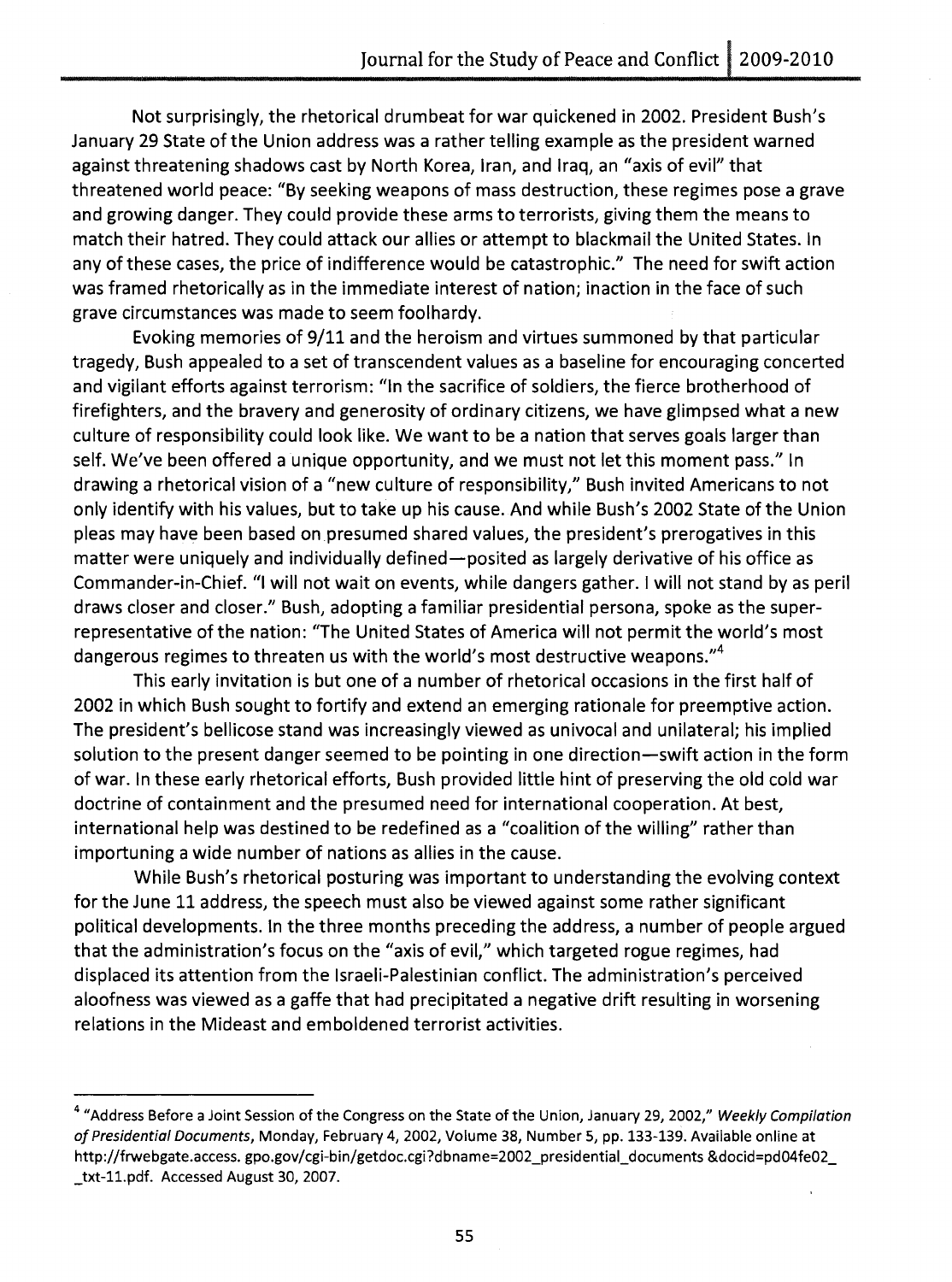In late March 2002, Israel suffered a series of terrorist attacks that provoked promised retaliation. On March 27, a Palestinian suicide bomber blew himself up in a crowded hotel dining room in Netanya, Israel, just as more than 200 people gathered for Passover holiday meal, killing at least 19 and wounding more than 100 others. Hamas took responsibility and Israel vowed a "swift response." An Israeli government spokesman called the incident a "Passover massacre." Authorities suggested that the peace mission of General Anthony C. Zinni, American mediator, had been severely undermined. President Bush called for an end to such "callous" terrorist acts; the Palestinian Authority condemned the attack, saying it was intended to undermine the Zinni mission and the Arab summit meeting, where Saudi Arabia's peace plan was being discussed. Hamas officials rejected that plan.<sup>5</sup>

After two subsequent terrorist attacks, the Israeli government declared Yasir Arafat an "enemy" and sent in tanks and armored personnel carriers in an effort to isolate him in his Ramallah headquarters while simultaneously launching an "extended operation" in the Palestinian territories meant to root out the terrorist threat. Prime Minister Ariel Sharon indicated he was calling up 20,000 reserve soldiers to free regular forces for an operation that could last a long time. Arafat's compound was subsequently ringed by tanks and armored personnel carriers and bulldozers breached a hole in the wall around the compound. Gun battles broke out between Israeli troops and Arafat's guards. Nabil Aburdeineh, senior aide to Arafat, called on the United States to call off the Israelis and to isolate Sharon and his government.6

Bush's influence over events in the West Bank seemed tenuous at best. At a minimum, the terrorist activities slowed down the peace process. Moreover, the unfolding events complicated the coherence of the emerging preemption doctrine. To maintain consistency, the president would not only have to ask Arafat to put an end to the suicide attacks, but also have to direct "swift action" against him. Since Bush was in need of Middle Eastern allies in the runup to an increasingly likely war with Iraq, he could ill-afford to alienate more nations in the Arab world and remained reticent to take this additional step.

On March 29, the United States approved U.N. Security Council Resolution 1402 calling for a cease-fire in the region. On March 3D, the president went before the press corps and announced that he had called several world leaders expressing his concern over the escalating violence in the Middle East. Walking a fine line, Bush lamented that Arafat "could do a lot more to prevent attacks" and cautioned that the Israeli government needed "to keep in mind the need that there's got to be a peaceful solution at some point." Bush also indicated that he had directed General Zinni to stay in the region in an effort to keep peace efforts alive.<sup>7</sup>

On April 1, the president was asked directly whether or not the Bush doctrine on terrorism applied to Mr. Arafat and why he refrained from labeling Arafat a "terrorist." Bush

 $\mathbb{L}$ 

<sup>&</sup>lt;sup>5</sup> Joel Brinkley, "Mideast Turmoil: Bomb Kills at least 19 in Israel as Arabs Meet over Peace Plan," *The New York* Times, March, 28, 2002, Al.

<sup>&</sup>lt;sup>6</sup> Joel Brinkley and Serge Schmemann, "Mideast Turmoil: The Fighting; Sharon Calls Arafat an Enemy and Sends Tanks to Isolate Him at Headquarters in Ramallah," The New York Times, March 29, 2002, A1.

 $7$  "Remarks on the Situation in the Middle East and an Exchange with Reporters in Crawford, Texas, March 30, 2002," Weekly Compilation of Presidential Documents, Monday April 8, 2002, Volume 38, Number 14, pp. 541-542. Available online at http://frwebgate.access.gpo.gov/cgi bin/getdoc.cgi?dbname=2002\_presidentiaL documents&docid =pd08ap02\_txt-4.pdf. Accessed August 30, 2002.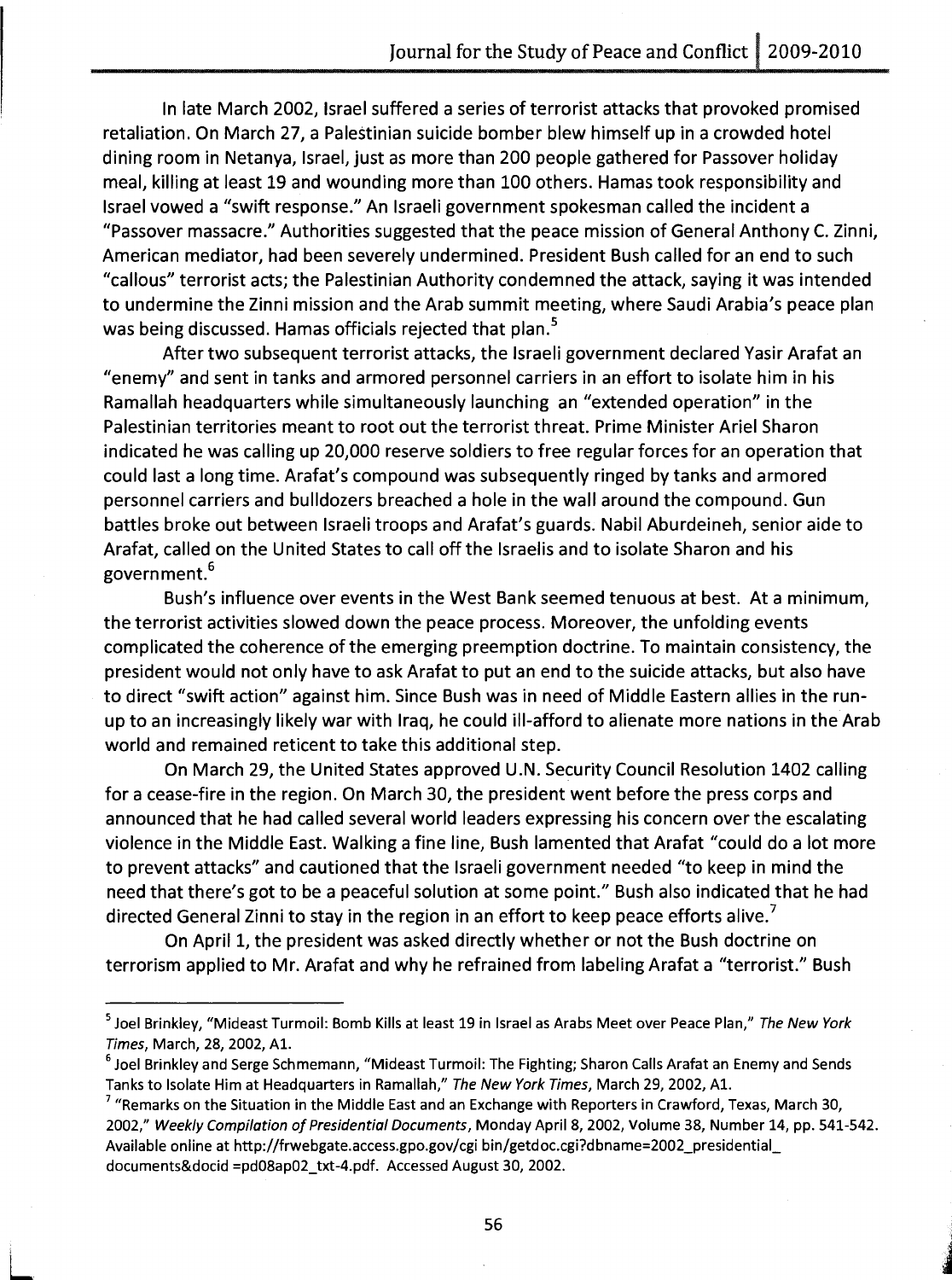replied: "I'd like to see Chairman Arafat denounce the terrorist activities that are taking place, the constant attacks." Another reporter, trying to get a coherent answer, asked pointedly: "What's keeping you from labeling Chairman Arafat a terrorist?" Bush's retorted meekly that Arafat "agreed to a peace process," but this did not adequately answer the question, which pressed the president's seeming doctrinal inconsistency.<sup>8</sup>

With his feckless policy in seeming disarray, politicos and pundits alike speculated that the president would up the ante-more so than at any time since  $9/11$ -by initiating a more robust involvement in the peace process in the Middle East. This was confirmed April 4 when the president announced that he was sending Secretary of State Colin Powell to the Middle East. He called upon Arafat to help control terrorist activities and asked the Israelis to act in concert with the U.s.-sponsored plans, which called for a halt to settlement activities and withdrawal from the occupied territories. Bush proclaimed: "The world expects an immediate cease-fire, immediate resumption of security cooperation with Israel against terrorism. An immediate order to crack down on terrorist networks. I expect better leadership, and I expect results."<sup>9</sup> The irony of President Bush demanding better leadership in efforts to reduce violence in the Middle East did not escape his more vociferous international detractors who firmly believed Bush's foreign policy had actually created the climate that led to the latest imbroglio.

Powell was given a tall order, including, among other items, securing the implementation of U.N. resolution 1402 fostering an end to the terror and violence, ensuring withdrawal of Israeli troops from Palestinian cities, including Ramallah, and implementing the U.s.-sponsored plans for peace. In his April 6 radio address, Bush indicated that "this could be a hopeful moment in the Middle East." His tentativeness was marked by both a desire for future peace and the tempered realism of the present intransigent situation: "I believe the region could write a new story of democracy and development and trade and join the progress of our times. Yet, progress requires an atmosphere of peace, and peace requires acts of leadership, not acts of terror."<sup>10</sup> On April 8, Bush reiterated his demand that Israel's Prime Minister Ariel Sharon direct Israeli forces to withdraw from the West Bank territories "without delay."<sup>11</sup> When Secretary Powell returned from his peace mission in Israel, the Israelis had not fully withdrawn from the West Bank towns and villages. Press accounts at the time noted the high likelihood of the failure of Powell's mission and spoke ominously of a region of growing "turmoil" that was now "out of control." Press accounts at the time portrayed the ongoing

<sup>&</sup>lt;sup>8</sup> "Remarks following a Meeting with Governor George E. Pataki and Mayor Michael Bloomberg and an Exchange with Reporters, April 1, 2002," *Weekly Compilation of Presidential Documents,* Monday April 8, 2002, Volume 38, Number 14, pp. 545-546. Available online at http://frwebgate.access.gpo.gov/cgi-bin/getdoc.cgi?dbname =2002\_presidential\_documents&docid=pd08ap02\_txt-7.pdf. Accessed August 30, 2007.

<sup>&</sup>lt;sup>9</sup> Press Release. "President to Send Secretary Powell to Middle East." Office of the Press Secretary, April 4, 2002. Available online at www.whitehouse.gov/news/releases/20020404-l.html. Accessed August 30, 2007.

<sup>&</sup>lt;sup>10</sup> "The President's Radio Address, April 6, 2002," *Weekly Compilation of Presidential Documents*, Monday April 15, 2002, Volume 38, Number 15, p. 577. Available online at http://frwebgate.access.gpo.gov/cgi-

bin/getdoc.cgi?dbname=2002\_presidential\_documents&docid=pd15ap02\_txt-4.pdf. Accessed August 30,2007. <sup>11</sup> "Remarks to Reporters Following a Tour of the Citizens Police Academy in Knoxville, April 8, 2002," Weekly *Compilation of Presidential Documents,* Monday April 15, 2002, Volume 38, Number 15, p. 582. Available online at http://frwebgate.access.gpo.gov/cgi-bin/getdoc.cgi?dbname=2002\_presidential\_document s&docid=pd15ap02\_txt-6.pdf. Accessed August 30,2007.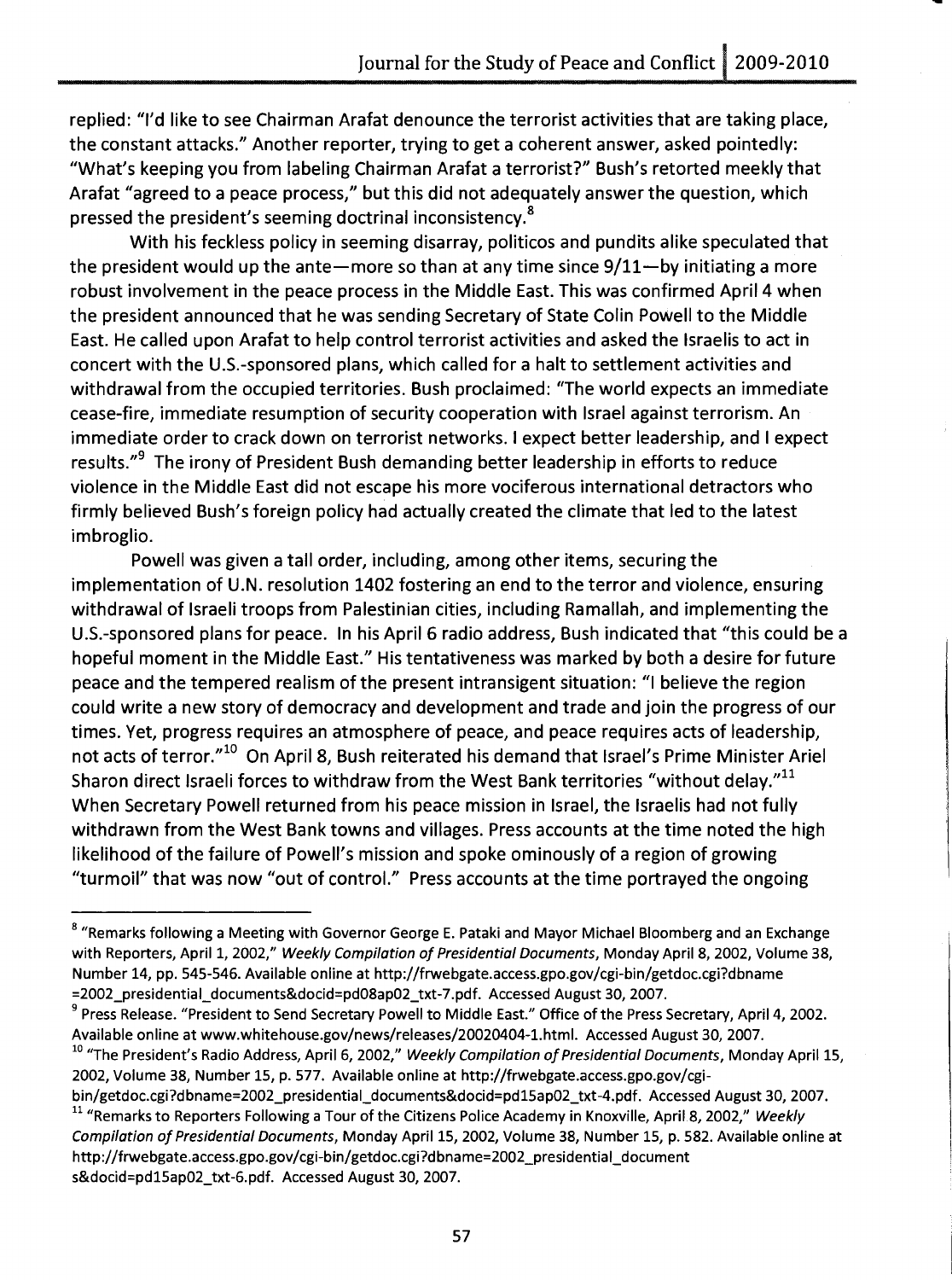conflict in the Middle East as taking a sizable *"toll"* on the Bush administration's erratic and effete foreign policy. $12$ 

-------------- - ----------

On April 18, Powell tried to put a positive spin on his accomplishments: "We made clear to the leaders in the region that we want to move forward with negotiations as soon as possible, and we're looking at different ways to do that once security has been established." But when the president was pressed as to exactly what kind of progress had been achieved by his Secretary of State, he replied that "going to the region and convincing the parties that we'll never get to peace if there's violence" was itself a strong step. Bush said that laying out a "vision of hope" was "important," as was "convinc[ing] others that these terrorist acts will forever and constantly undermine the capacity for peace. $^{\prime\prime}^{13}$  Despite the diplomacy the violence refused to abate.

Along with increased diplomatic efforts in the Mideast, Bush traveled to Russia and Europe in the latter part of May 2002 in an attempt to underline and enhance bilateral relations with Russia, Germany, France, and Italy. Moreover, the president sought to strengthen the NATO alliance as a bulwark against global terrorism. This trip, an effort to shore up frayed relations and marshal cooperation and support for the war on terror, also presaged a plea for assistance in what increasingly looked like an upcoming U.S.-led war against Iraq.

Bush attempted to reassure the European allies regarding Russia. No longer portraying Russia as an "evil empire," and intent upon defining a new post-cold war era where cooperation would replace competition in U.s.-Russian relations, the president remarked:

The United States and Russia are ridding ourselves of the last vestiges of cold war confrontation. . . . President Putin and I are about to sign the most dramatic nuclear arms reduction in history. Both the United States and Russia will reduce our nuclear arsenals by about two-thirds, to the lowest level in decades. Old arms agreements sought to manage hostility and maintain a balance of terror. This new agreement recognizes that Russia and the West are no longer enemies.<sup>14</sup>

This depiction of a changed set of circumstances also would play well later on when Bush invited Putin to be a partner in the war on terror. Bush also argued that NATO played a vital role in helping win the global war on terror: "There can be no lasting security in a world at the

 $12$  See for example, Todd S. Purdum, "Mideast Turmoil: Diplomacy; Powell Begins a Crucial Trip to the Mideast," The New York Times, April 8, 2002, A1; R. W. Apple, Jr., "Guns of April: Mideast out of Control; When Savage Passions Set a Trap for the World," The New York Times, April 14, 2002, Section 4, p. 1; Todd S. Purdum and James Bennett, "Mideast Turmoil: Diplomacy; No Cease-Fire until Withdrawal," The New York Times, April 15, 2002, A1; Patrick E. Tyler, "Mideast Turmoil: Taking Stock; A Rising Toll for Bush: No Peace, More Blame," The New York Times, April 18, 2002, AlD.

<sup>&</sup>lt;sup>13</sup> "Remarks Prior to a Meeting with Secretary of State Colin Powell and an Exchange with Reporters, April 18, 2002," Weekly Compilation of Presidential Documents, Monday April 22, 2002, Volume 38, Number 16, pp. 651- 652. Available online at http://frwebgate.access.gpo.gov/cgi-bin/getdoc.cgi?dbname=2002\_presidential documents &docid=pd22ap02\_txt-17.pdf. Accessed August 30,2007.

<sup>&</sup>lt;sup>14</sup> "Remarks to a Special Session of the German Bundestag, May 23, 2002," Weekly Compilation of Presidential Documents, May 27, 2002, Volume 38, Number 21, p. 883. Available online at

http://frwebgate.access.gpo.gov/cgi-bin/getdoc.cgi?dbname=2002\_presidential\_documents &docid=pd27my02\_txt-21.pdf. Accessed August 30, 2007.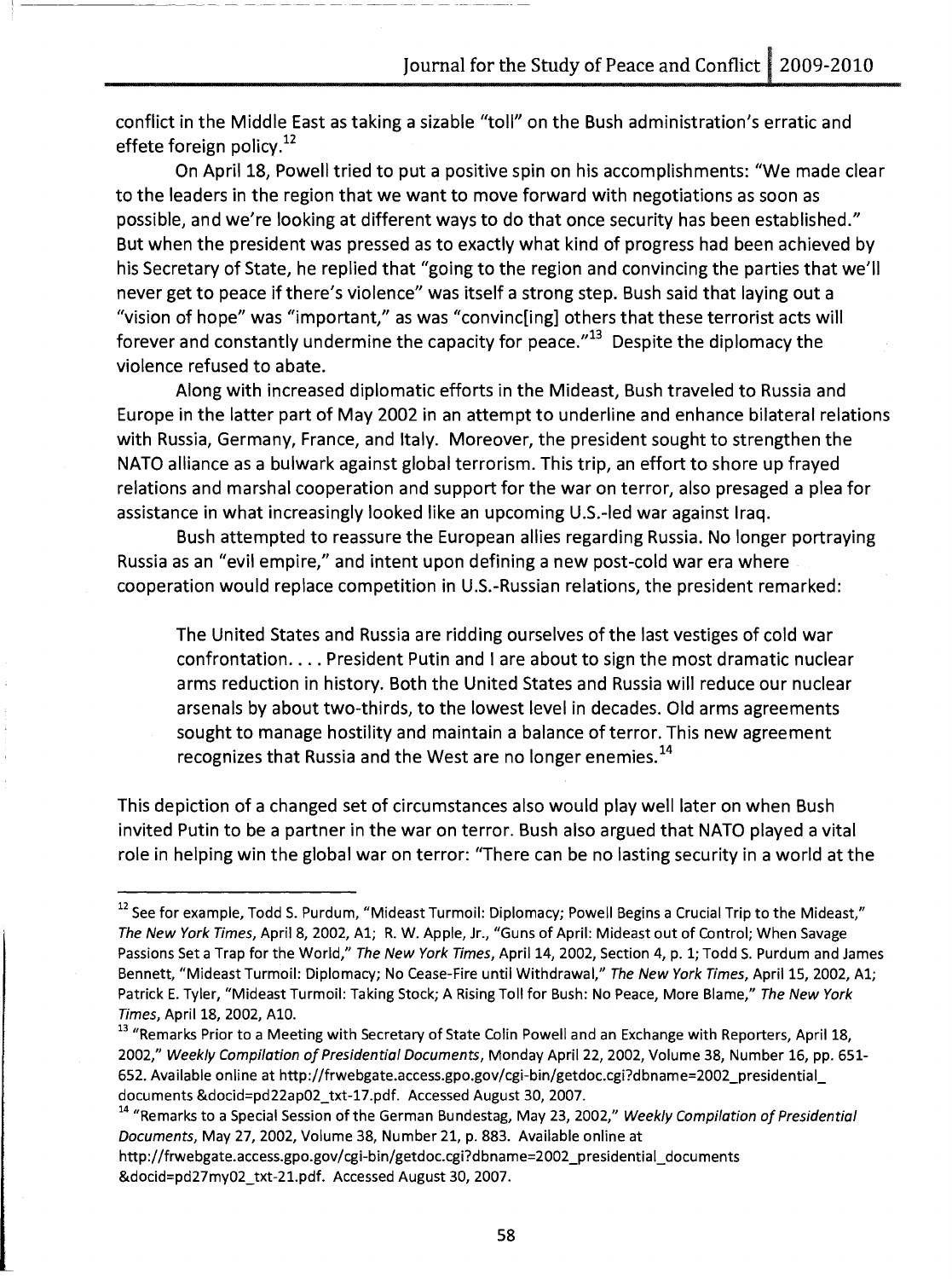mercy of terrorists - for my nation or any nation. Given this threat, NATO's defining purpose, our collective defense, is as urgent as ever. America and Europe need each other to fight and win the war against global terror."<sup>15</sup>

In a news conference preceding his trip abroad, Bush tried to join "common values" and "common cause" as a centerpiece for improving relationships and fostering joint initiatives with Russia and Europe. Although his phrasing certainly left something to be desired, the president's intent could still be gleaned from a rather ironic misstatement: "I mean, listen, fighting for terror is a common cause that is a powerful force that unites us. $16$ 

In addition to touting his diplomatic success in arms reduction negotiations with the Russians, Bush pledged that Russia also would be a staunch partner in the "war on terror": "We've also signed a joint declaration of new strategic relationship that charts a course toward greater security, political and economic cooperation between Russia and the United States. Our nations will continue to cooperate closely in the war against global terror." The president also commented on upcoming discussions in Rome on a new NATO-Russia Council, declaring confidently, "For decades, Russia and NATO were adversaries. Those days are gone and that's good." Other pledges were made to work together on regional challenges and economic cooperation.<sup>17</sup> Delivering the good news of cooperation with a long-time adversary was also targeted persuasively as a sign that the United States could work productively with its European allies, as well.

In sum, as the June 1 address at West Point approached, the president was making a case for war as well as a case for peace. In his view, the two were inextricably linked. While Saddam Hussein had become a primary U.S. target in the war on terror, Bush had hoped to demonstrate that he could gain the cooperation of his European and Russian allies. The clear implication was that friends could demonstrate compliance by sharing U.S. values and goals and "enemies" simply comprised all those who veered off in a direction different from or even hostile to the president's desires.<sup>18</sup>

 $15$  Ibid.

<sup>&</sup>lt;sup>16</sup> "Interview with European Journalists, May 21, 2002," Weekly Compilation of Presidential Documents, May 27, 2002, Volume 38, Number 21, p. 867. Available online at http://frwebgate.access.gpo.gov/cgi-

bin/getdoc.cgi?dbname=2002\_presidential\_documents&docid=pd27my02\_txt-17.pdf. Accessed August 30, 2007. <sup>17</sup> "The President's News Conference with President Vladimir V. Putin of Russia in Moscow, May 24, 2002," Weekly Compilation of Presidential Documents, May 27, 2002, Volume 38, Number 21, p. 887. Available online at http://frwebgate.access.gpo.gov/cgi-bin/getdoc.cgi?dbname=2002\_presidential\_documents &docid=pd27my02\_txt-26.pdf. Accessed August 30, 2007.

<sup>&</sup>lt;sup>18</sup> For detailed and devastating account of the larger context of the run-up to the Iraq war and the rhetoric of deception see Stephen John Hartnett and Laura Ann Stengrim, Globalization and Empire: The U.S. Invasion of Iraq, Free Markets, and the Twilight of Democracy (Tuscaloosa: The University of Alabama Press, 2006), esp. pp. 40-138. Another useful study outlining the extent of the Bush administration's deceptive rhetorical practices can be found in Douglas Kellner, "Bushspeak and the Politics of Lying: Presidential Rhetoric and the War on Terror," Presidential Studies Quarterly 37 (2007): 622-45; and finally, see e.g., Henry A. Giroux, "The Politics of Lying: The Assault on Meaning in Bush's America," Tikkun (March-April, 2006): 36-37; 65-66.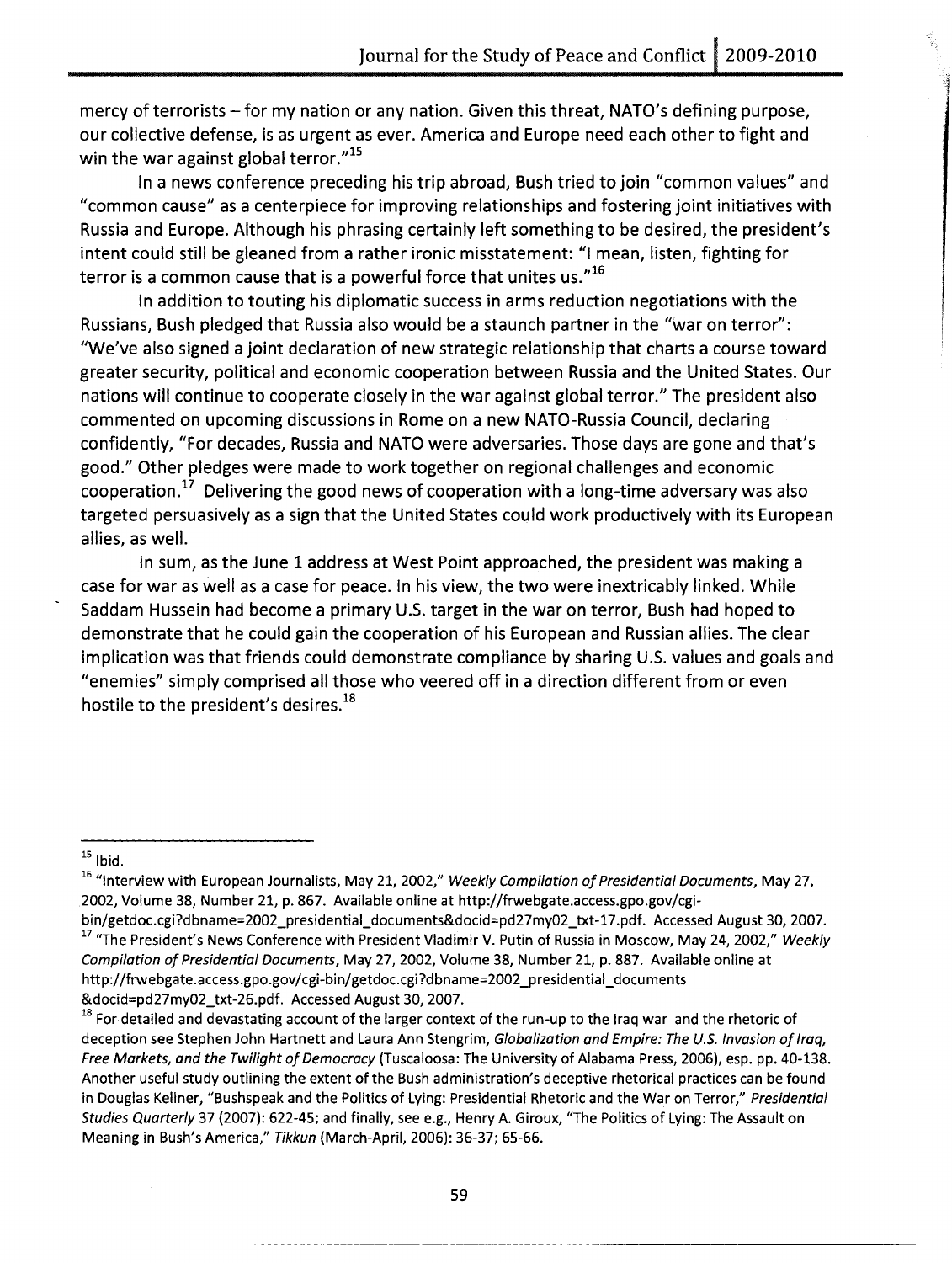#### **A Particular Reading of Epideictic Theory**

In rhetorically framing the June 1, 2002, commencement address, we are reminded that elements of remembrance, legitimation, and celebration attend most epideictic occasions. The rhetorical performance enacted in an epideictic form such as an inaugural address, eulogy, or commencement address is anything but an empty gesture because it formally enacts "a discourse of power," which "guide[s] and constrain[s] consciousness" and provides "sources of legitimation.<sup>"19</sup> Christine Oravec notes that epideictic address can be pivotal in that "[t]he praiseworthy object, if represented with accuracy, may become a *standard* for action [emphasis added]. $v^{20}$  in epideictic, then, we encounter a rather formidable form that lends a president powerful persuasive influence.

In employing epideictic address, the president often serves as Educator-in-Chief; among his principal duties is to impart requisite values.<sup>21</sup> The president's epideictic performance is apt to be perceived by audiences as a ritual enactment of presidential duty. The presumption is that the president will remain true to form and execute his responsibilities with the care and devotion called for by the rhetorical situation. The mere act of performance, in this instance, legitimates the president and the presidency as an active force in shaping symbolically national attitudes. Ideally, epideictic performances help presidents reinforce the authority conferred by the office to help solidify the larger institutional legitimacy necessary for effective governance. The president's ability to shape the national consciousness is a direct result of audience's complicity with his perceived role. In acknowledging the role the president plays here, there is also an implicit acknowledgment of presidential power. For example, as Commander-in-Chief, the president's authority to craft and impart a message praising the nation's fallen heroes goes largely unquestioned. The president's particular enactment not only carves out a particular occasion but endows it with a moral presence-a presence that over time can constitute an evolving but generally implied stable moral universe.

Interestingly, Beale argues that epideictic discourse "does not merely say, argue, or allege something about the world of social action" but "constitutes (in some special way defined by the conventions or customs of the community) a significant social action in itself. $"^{22}$ Thus, epideictic address is perhaps best judged on whether or not the speech performs an appropriate or valuable social function rather than on the truth value of its claims. In essence, the epideictic form has often been viewed as one that *creates* social truths rather than merely

<sup>20</sup> Christine Oravec, "'Observation' in Aristotle's Theory of Epideictic," Philosophy and Rhetoric 9 (1976): 171.

<sup>&</sup>lt;sup>19</sup> Bruce E. Gronbeck, "Ronald Reagan's Enactment of the Presidency in his 1981 Inaugural Address," in Forms, Genre, and the Study of Political Discourse, edited by Herbert W. Simons and Aram A. Aghazarian {Columbia, SC: University of South Carolina Press, 1987}, 226-245; quotations, 226 and 243.

 $21$  As Perelman and Olbrechts-Tyteca observe: "In epideictic oratory, the speaker turns educator... . He is, so to speak, the educator of his audience, and if it is necessary that he should enjoy a certain prestige before he speaks, it is to enable him, through his own authority, to promote the values that he is upholding .... Epideictic speeches [are] appeals to common values, undisputed though not formulated, made by one who is qualified to do so, with the consequent strengthening of adherence to those values with a view to later action. Chaim Perelman and Lucie Olbrechts-Tyteca, The New Rhetoric: A Treatise on Argumentation. Trans. John Wilkinson and Purcell Weaver {Notre Dame: University of Notre Dame Press, 1969}, 51-53.

<sup>&</sup>lt;sup>22</sup> Walter H. Beale, "Rhetorical Performance Discourse: A New Theory of Epideictic," Philosophy and Rhetoric 11 {1978}: 221-246; quotation, 225.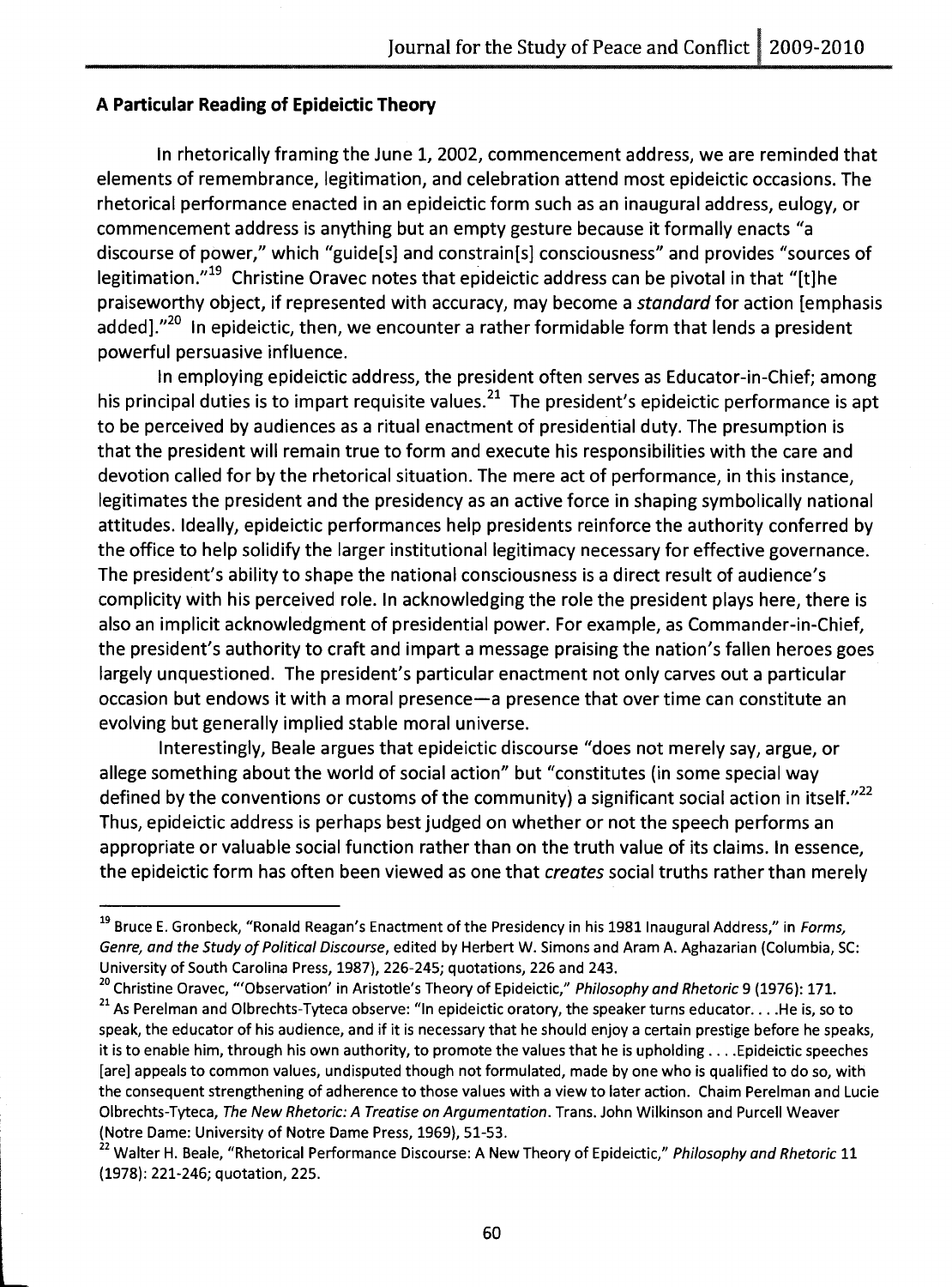reporting on them. Epideictic rhetoric, then, enacts present values that are presumed to be goods in themselves, requiring little justification. Traditionally, then, proof is not usually associated with epideictic public address. In the main, epideictic discourse has been characterized by its penchant for display, i.e., its performance as demonstration rather than reliance upon probative evidence. For a president, epideictic rhetoric is often critical in preparing the ground for deliberative action. The values adumbrated are crucial to public predispositions that can help sanction future policy.

I suggest that a commencement address as an epideictic form, delivered at one of the nation's most venerable military academies, provides an almost perfect place and occasion for a presidential attempt to legitimate authority and appeal to a common, sacrosanct politicalcultural script of power and permanence in sustaining American cultural and political memory. Commencement addresses shape public memory and ground our attitudes about the future, including public policy. Presidential commencement addresses delivered at our great educational institutions whose mission is to instruct and train the military seem to deserve special attention because they are rhetorical artifacts that can be useful in an interpretation that speaks to epideictic rhetoric's role in the evocation and maintenance of power and authority, and in negotiating legitimation processes that can authorize attitudes and predispositions toward war. In fact, decisions to go to war and declarations of war themselves have always relied on some measure of epideictic public address.

One particularly instructive lens for interpreting the nature and function of epideictic in this instance can be derived from Michael Madden's research on Ronald Reagan's funeral addresses commemorating the Vietnam War. Madden argues that presidential funeral orations, as forms of epideictic address, (1) legitimate political authority and national sacrifice; (2) influence popular reception of cultural history; (3) mobilize popular loyalties and nationalist sentiments; and finally, (4) tend to manipulate, coerce, and deceive the American public.<sup>23</sup> Importantly, the sum total of these influences is to *"subvert the public's capacity for effective*  dissent." In brief, "epideictic address is a suitable vehicle for containing public resistance to the violence and brutality of war.<sup>"24</sup> In Reagan's case in particular, Madden encountered a leader who "while ostensibly highlighting the martial valor of Vietnam veterans [through] the presidential funeral address operates largely to recover a sense of public faith in the American tradition of just war."<sup>25</sup> As Madden makes clear, commemorative addresses memorializing the war dead and their sacrifice may also be occasions for legitimizing the state and inducing "sentiments supporting future armed conflict." $^{26}$ 

Furthermore, to wrap oneself up in the power and paraphernalia of a modern nationstate as represented in and by the most powerful military apparatus in the world is to summon

<sup>&</sup>lt;sup>23</sup> Michael Patrick Madden, "A Covenant with Death: The President's Epideictic Message of Legitimation and National Sacrifice," Dissertation. University of Iowa, 1988. Thesis Supervisor: Michael Calvin McGee. Ann Arbor, MI: UMI Dissertation Information Service, 1990,4.

<sup>&</sup>lt;sup>24</sup> Madden, "A Covenant with Death," 5 and 2. For a useful and compelling essay on highlighting how Bush forces amassed a rhetorical barrage that militated against effective dissent, see Stephen John Hartnett and Jennifer Rose Mercieca, " 'A Discovered Dissembler Can Achieve Nothing Great': Or, Four Theses on the Death of Presidential Rhetoric in an Age of Empire," Presidential Studies Quarterly, 37/4 (2007): 599-621.

 $25$  Madden, "A Covenant with Death," 3.

 $26$  Madden, "A Covenant with Death," 4.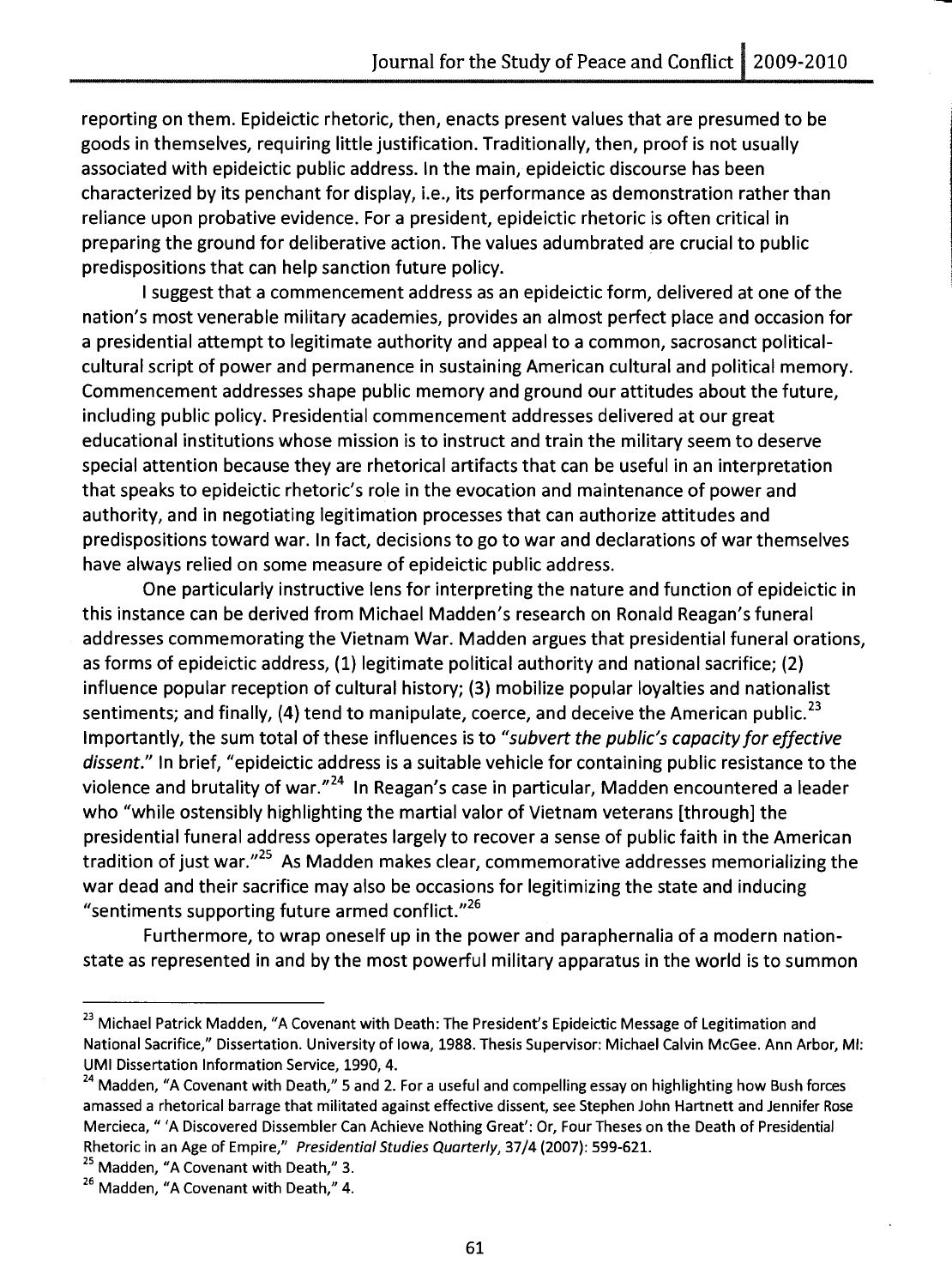a silent juggernaut of credibility as a backdrop for one's words and a veritable fortress as an explanation for one's proposed deeds. This is not to say that such enactments are risk free. Banners emblazoned with "Mission Accomplished" can create haunting images indeed if perceptions change and the mission seems to have unraveled. But in the moment of enactment, there is potent force displayed and the epideictic form leaves very little opportunity for dissent.

Madden, relying on John Lucaites's articulations of the substantive and regulative functions of ideographs as keys to presidential epideictic address, explains that presidents display *substantive* ideological commitments when articulating what are widely viewed as the proper charges of government-securing "safety" and "happiness." Not surprisingly, these two ideological commitments may conflict with one another and create tensions. When a president calls for "national sacrifice," he often is interested in preserving national security over individual liberties, which presumably lead to "happiness." What helps to regulate the choice for national sacrifice *over* happiness are the *regulative* functions associated with the nature of a just war and our commitment to the rule of law. Terms such as "duty," "honor," and "country" are "Iower order" ideographs that help to structure audience predispositions toward assent to the need for national sacrifice. As Madden makes clear:

Such ideographs are not to be considered a rhetoric of war, but rather constitute a rhetoric of moral righteousness used to justify war. They serve to legitimate the state's authority to call for national sacrifice by positioning the experiences of war within a tradition of uncritical"faith" in the American credo of war. In short, such a rhetoric embedded within the epideictic vehicle is culturally deterministic, at once concealing the "doubt" incurred in war and perpetuating an illusion of America's "just wars" for Liberty and its pledges to  $God.<sup>27</sup>$ 

It is not surprising that when calling for national sacrifice, presidents would privilege ideographs such as "safety" over individual"happiness." What is interesting, however, is the extent to which George W. Bush has relied on this tactic. President Bush has employed epideictic address extensively post-9/11 and throughout the duration of the Iraq war.<sup>28</sup>

<sup>27</sup> Madden, "A Covenant with Death," 94-95. For Lucaites original work in this area, see John L. Lucaites, *Flexibility and Consistency in 18th Century Anglo-Whigism:* A *Case Study in the Rhetorical Dimensions of Legitimacy* (Unpub. Ph.D. diss.: University of Iowa, 1984), 52. Lucaites argues that ideographs function *substantively* as arguments for the intrinsic value of a particular culture. Ideographs function *regulatively* when there is an attempt to balance "sets" of substantive ideographs in potential conflict with each other. For more recent discussions of the role and function of ideographs, see e.g., Celeste Michele Condit and John L. Lucaites, *Crafting Equality: America's Anglo-African Word* (Chicago: University of Chicago Press, 1993); Mary E. Stuckey and Joshua R. Ritter, "George Bush, <Human Rights>, and American Democracy," *Presidential Studies Quarterly* 37 (2007): 646-66; esp. 648-50. <sup>28</sup> See e.g., John M. Murphy, "'Our Mission and Our Moment': George W. Bush and September 11<sup>th</sup>," *Rhetoric & Public Affairs* 6 (2003): 607-632; Denise M. Bostdorff, "George W. Bush's Post-September 11 Rhetoric of Covenant Renewal: Upholding the Faith of the Greatest Generation," *Quarterly Journal of Speech* 89 (Nov. 2003): 293-319; Denise M. Bostdorff, "George W. Bush, Epideictic Advocacy, and the War in Iraq," paper presented at the 10<sup>th</sup> Biennial Public Address Conference, Vanderbilt University, Nashville, TN, October 6,2006.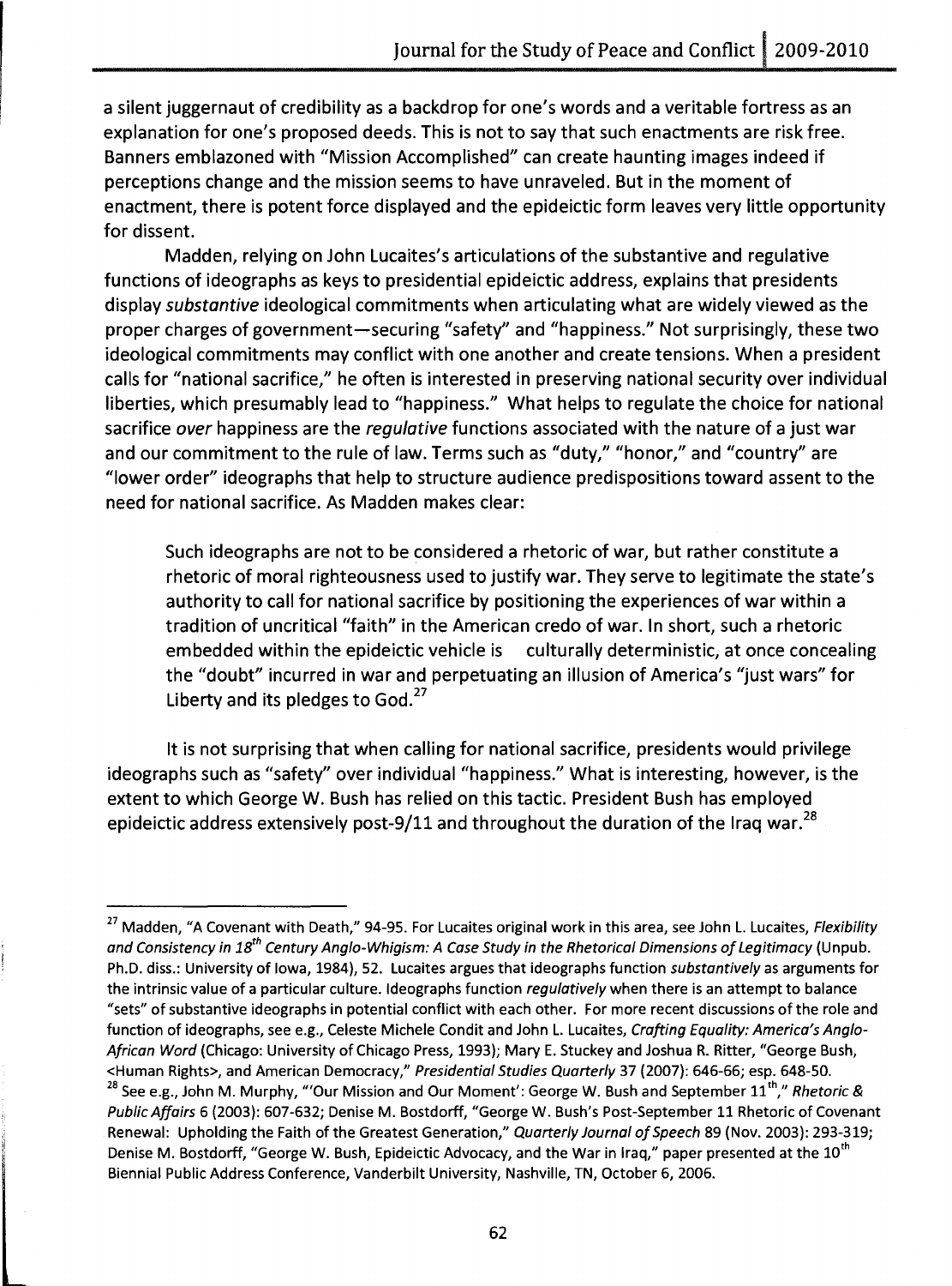Epideictic address lends the president a powerful inventional resource-the power to define.<sup>29</sup> For President Bush, the power to define means that, in John Murphy's words, "the world is, as it ever was, divided between good and evil. People of character oppose evil. Policy is justified not by expediency arguments, but by metaphysical ends—by character and faith." Thus, Bush's epideictic address "creates a kind of hermetically sealed system in which the world is as its, people are as they are, and real Americans act accordingly." Furthermore, and "equally important," in Bush's epideictic rhetoric, "public judgments are rendered through the prism of honor or dishonor."30

Depending on the rhetorical situation at hand, the dialectical relationship between epideictic and deliberative address in various presidential iterations has taken on different relational forms. $31$  I argue that regardless of its various manifestations and relationships, epideictic address-as a form of cultural, social, and political influence-gains added intensity and power when it is delivered by a president on an epideictic occasion at a military institution. I will treat President Bush's commencement address at West Point as a politico-cultural epideictic rhetorical artifact that opens up the inner workings of the nation-state and, in this instance, provides us with a particularly unique opportunity to analyze and apprehend the justificatory rhetorical strategies that prepare a nation for war. At West Point, we encounter President Bush "commencing the rationale for war." In what follows, then, I analyze and evaluate a unique form of epideictic discourse management-one specifically premised upon the need to justify war through the rhetoric of moral righteousness.

### **Bush at West Point**

Besides handling the requirements of the occasion, i.e., honoring and congratulating the cadets at their graduation and encouraging their successful future activities as military officers, a close reading of the speech text reveals that President Bush pressed three major rhetorical aims in response to the complex rhetorical context described earlier. First, he sought to recommit the United States and his administration to the fight against global terrorism. Second, he was intent upon employing his speech for developing a rationale and establishing the

<sup>&</sup>lt;sup>29</sup> Celeste Michelle Condit, "The Function of Epideictic: The Boston Massacre Orations as Exemplar," Communication Quarterly 33 (1985): 284-299.

<sup>&</sup>lt;sup>30</sup> Murphy, "'Our Mission and Our Moment," 626.

<sup>&</sup>lt;sup>31</sup> The flexibility and elasticity of the epideictic form has been well-demonstrated in previous rhetorical studies. For example, Dow has made the case that Ronald Reagan employed both epideictic and deliberative discourse in an effort to address foreign policy crises during his administration. Dow argues that there are two types of crisis rhetoric, those that fulfill the need for communal understanding (Le., epideictic functions) and those that fulfill the need for policy approval (Le., deliberative functions). See Bonnie J. Dow, "The Function of Epideictic and Deliberative Strategies in Presidential Crisis Rhetoric," Western Journal of Speech Communication 53 (1989): 294-310. Murphy has made a strong case that both epideictic and deliberative address can also be used in mounting dissent against armed conflict. Murphy notes, "epideictic rhetoric is concerned with issues of honor and dishonor; all other concerns fade before this key issue" (pp. 67-68). Furthermore, Murphy explains: "While the function of war rhetoric is primarily deliberative-that is, justifying a change in policy from peace to war-epideictic appeals are also used to establish the honor of the decision to go to war" (p. 67). See John M. Murphy, "Epideictic and Deliberative Strategies in Opposition to War: The Paradox of Honor and Expediency," Communication Studies 43 (1992): 65-78.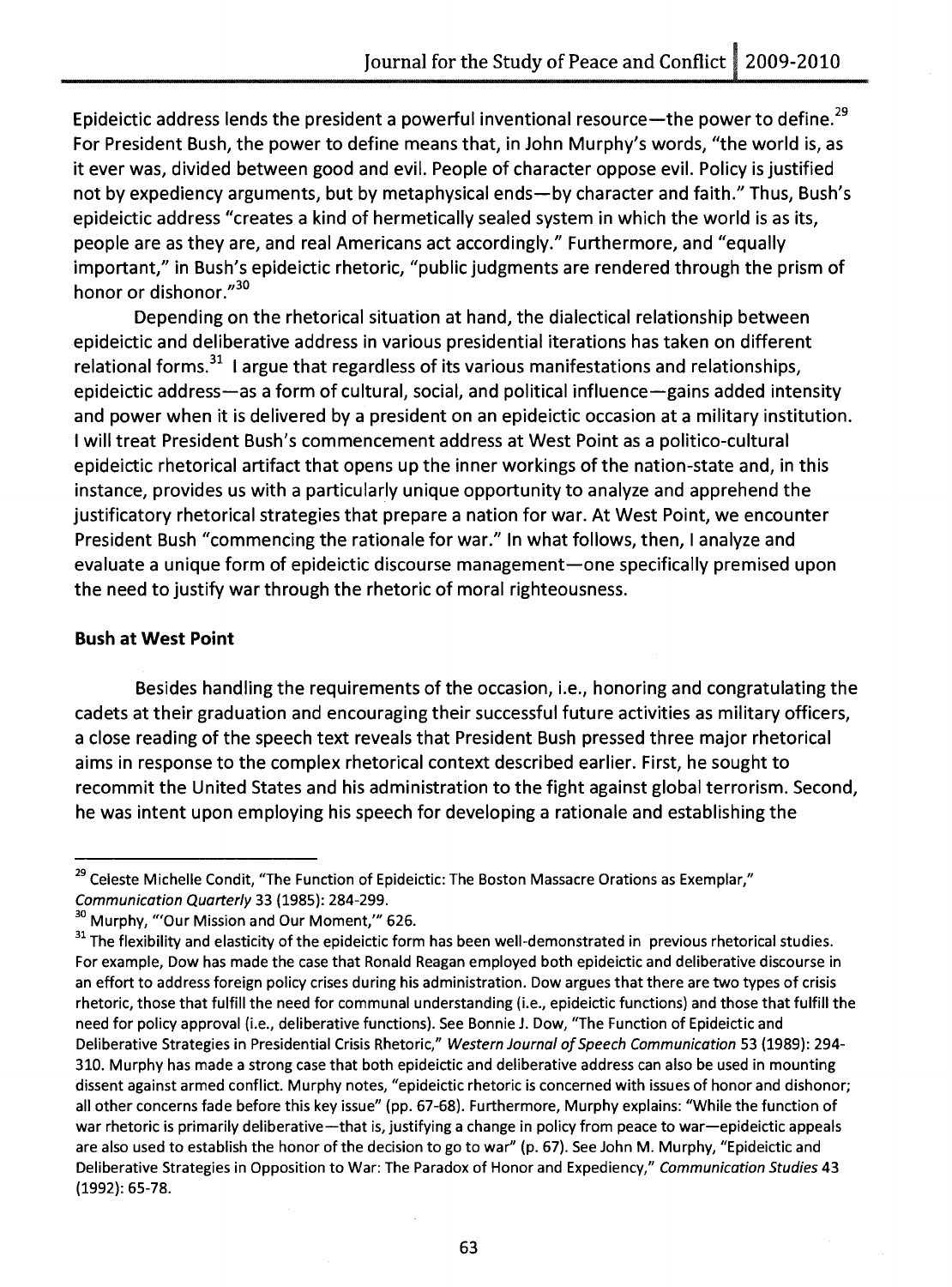groundwork for a new foreign policy of preemption-the goal of which was to authorize a war with Iraq as a pivotal step in the prosecution of the war on terror. Third, having recently returned from trips to Europe and Russia, Bush wanted to signal that he was still intent on strengthening relations between the United States and Russia and our European allies, as well as impress upon the world community that he was not only seeking cooperation in his quest for regime change in Iraq, but remained vitally interested in traditional U.S.-sponsored cooperative ventures aimed at advancing human rights, human dignity, and the economic opportunity that he believed often accompanied democratic development. Interestingly, to realize these goals, Bush had to provide justifications for going to war while simultaneously offering measures for continuing the peace. For Bush, this required outlining and justifying a sweeping in change in the direction and substance of long regnant U.S. foreign policy. The graduation speech at West Point provided a perfect opportunity and occasion for such a complex task.<sup>32</sup>

**Epideictic Stirrings.** In Bush's view, the military plays an indispensable and primary role in the development and execution of the new doctrine of preemption. Indeed, the military is described as necessary to prosecute the doctrine and thus pivotal to winning the war against terrorism. Bush pays due respect to the cadets by associating them with the "Long Gray Line" of warrior officers who have served as their heroic predecessors: "You walk in the tradition of Eisenhower and MacArthur, Patton and Bradley - the commanders who saved a civilization. And you walk in the tradition of second lieutenants who did the same, by fighting and dying on distant battlefields." The president lauds the cadets' "creativity and courage" while linking their future service to a vaunted history and tradition of American sacrifice in warfare:

Every West Point class is commissioned to the Armed Forces. Some West Point classes are also commissioned by history, to take part in a great new calling for their country. Speaking here to the class of 1942-six months after Pearl Harbor-General Marshall said, "We're determined that before the sun sets on this terrible struggle, our flag will be recognized throughout the world as a symbol of freedom on the one hand, and of overwhelming power on the other." [Bush continues:]

Officers graduating that year helped fulfill that mission, defeating Japan and Germany, and then reconstructing those nations as allies. West Point graduates of the 1940s saw the rise of a deadly new challenge-the challenge of imperial communism-and opposed it from Korea to Berlin, to Vietnam, and in the Cold War, from beginning to end. And as the sun set on their struggle, many of those West Point officers lived to see a world transformed.

Such a narrative provides very little differentiation between World War II and subsequent wars like Korea and Vietnam. The particulars of each of these operations are flattened for the epideictic occasion; each is depicted as resulting in wholly positive outcomes

l<br>Lista de la California<br>Lista de la California

<sup>&</sup>lt;sup>32</sup> All excerpts that follow are derived from "Commencement Address at the United States Military Academy in West Point, New York, June 1, 2002," *Weekly Compilation of Presidential Documents,* Monday, June 10, 2002, Volume 38, Number 23, pp. 944-948. Available online at http://frwebgate.access.gpo.gov/cgibin/getdoc.cgi?dbname =2002\_presidential\_documents&docid=pd10jn02\_txt-S.pdf. Accessed August 30,2007.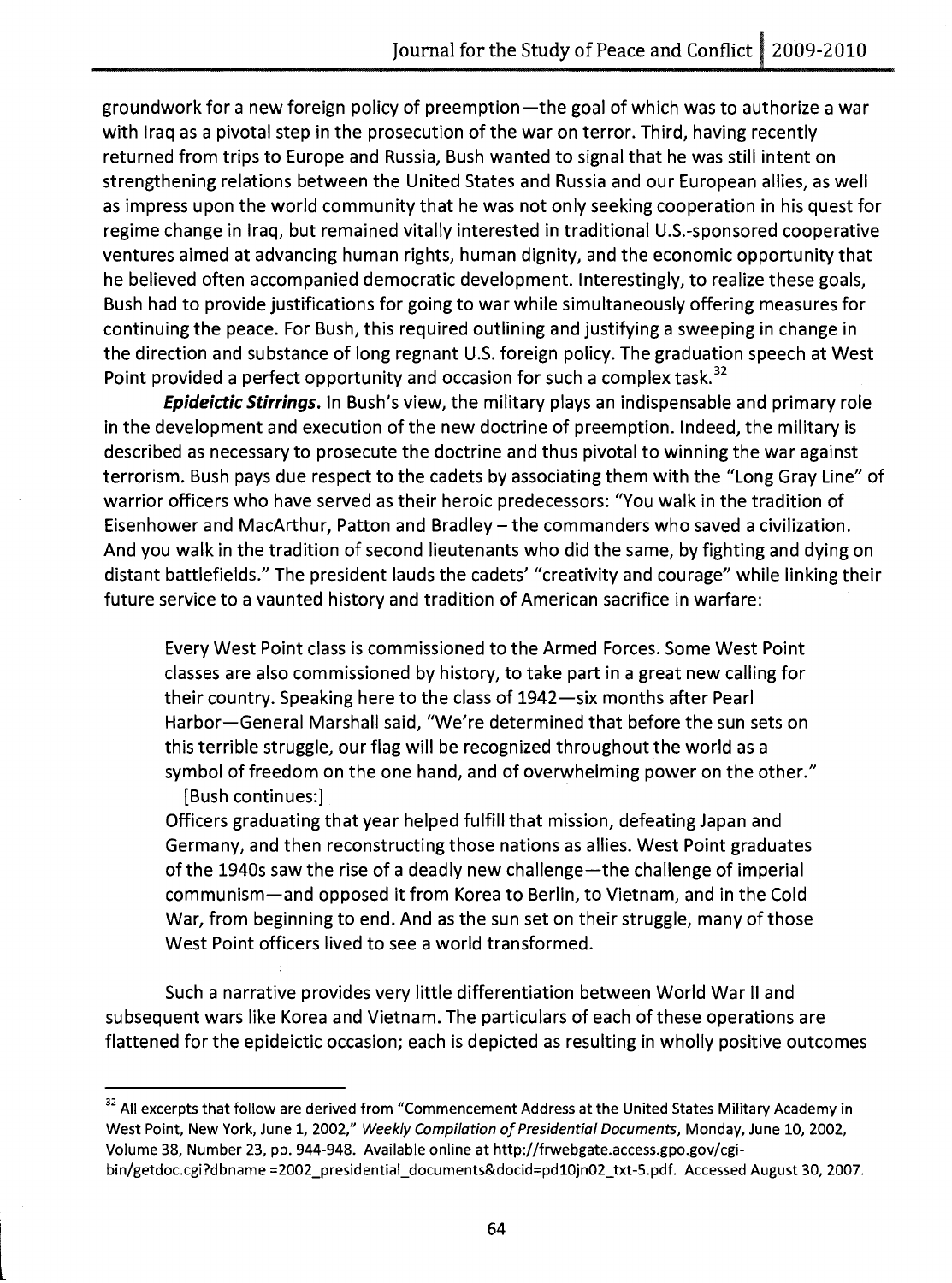and each is argued to have resulted in a "world transformed." The particular facts that differentiate these engagements and their differing outcomes are scrupulously avoided. Bush's historical narrative links this newest cadre of West Point graduates to a similar glorious destiny as they begin the long, arduous task of taking up their mission and their watch under the present Commander-in-Chief: "History has also issued its call to your generation. In your last year, America was attacked by a ruthless and resourceful enemy. You graduate from this Academy in a time of war, taking your place in an American military that is powerful and is honorable." The West Point code-duty, honor, country- is invoked here and the earlier linkage to others who have served in the vaunted tradition of the "Long Gray Line" gives those present a reason to be proud and a mandate to walk tall. Any deviation in this charge would presumably bring dishonor. At West Point, Bush finds ample occasion to advance touchstone epideictic claims of the American experience.<sup>33</sup>

President Bush provides encouragement for the dangerous tasks ahead by expressing his pride in those who have already served under his command. His entreaty also further establishes and legitimates his credentials as commander-in-chief. The president presents himself as the symbolic super-representative of a grateful nation: "I am proud of the men and women who have fought on my orders. America is profoundly grateful for all who serve the cause of freedom, and for all who have given their lives in its defense. This nation respects and trusts our military, and we are confident in your victories to come." Bush's prediction of more "victories to come" certainly implies he is contemplating entering a new war zone. Furthermore, Bush takes the opportunity to provide a rationale for why another war on another front may be necessary:

Wherever we carry it, the American flag will stand not only for our power, but for freedom. Our nation's cause has always been larger than our nation's defense. We fight, as we always fight, for a just peace-a peace that favors human liberty. We will defend the peace against threats from terrorists and tyrants. We will preserve the peace by building good relations among the great powers. And we will extend the peace by encouraging free and open societies on every continent.

This excerpt not only provides a mini-summary of the goals of the president's address, but also appeals to his immediate audience and their sacred values. Engagement in war is characterized as a sacred quest for "freedom" and an effort to exact a "just peace." War is posited as necessary in confronting "terrorists and tyrants," not just to defend U.S. interests, but "free and open societies" everywhere. Furthermore, the cadets are challenged to participate in Bush's overarching vision: "Building this just peace is America's opportunity, and America's duty. From this day forward, it is your challenge, as well, and we will meet this challenge together." These

<sup>&</sup>lt;sup>33</sup> Perhaps the most famous instantiation and reminder of the West Point code is memorialized in General Douglas MacArthur's Thayer Award Acceptance Address "Duty, Honor, Country," delivered May 12, 1962, at West Point. See Douglas MacArthur, Thayer Award Address Delivered May 12, 1962, West Point, NY. Transcription by Michael E. Eidenmuller. Available online at http://www.americanrhetoric.com/speeches/ douglasmacarthurthayeraward.html. Accessed May 12, 2007.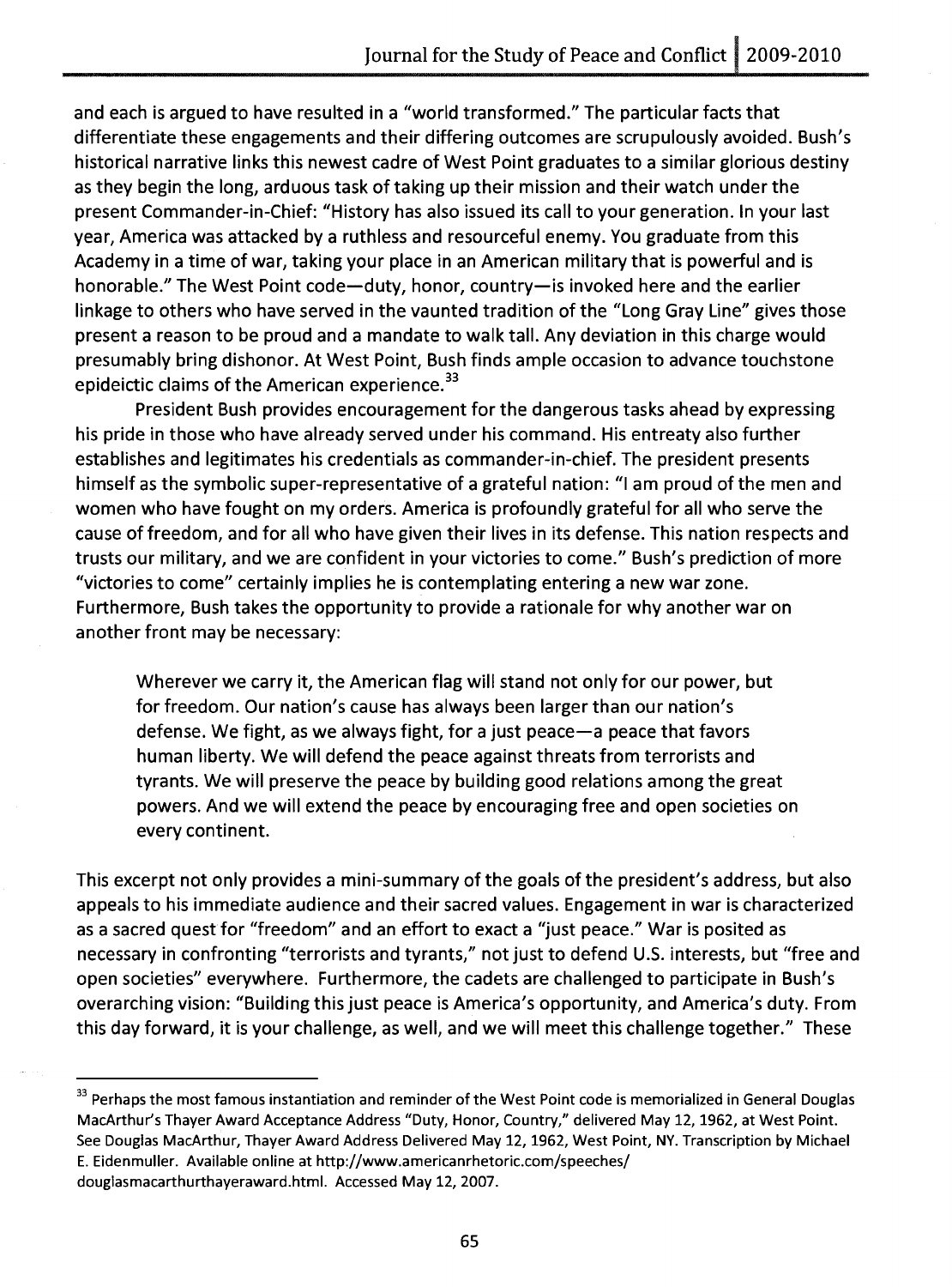regulative ideographs are critical to the president's appeals. In substantive ideographic terms, "war" equals "peace."<sup>34</sup>

Bush also makes the case for American exceptionalism and righteousness: "You will wear the uniform of a great and unique country. America has no empire to extend or utopia to establish. We wish for others only what we wish for ourselves—safety from violence, the rewards of liberty, and the hope for a better life." In taking up this challenge, the cadets are assured that America's goals are noble and expansive: "safety," "Iiberty," and simple quest for a "better life." The iconic ideographs rehearsed here are crucial to the epideictic occasion and reinforce the mission Bush articulates. The values adumbrated also prepare the ground for the introduction of a new doctrine of preemption.

Arguing for Preemption. The urgency of the new mission for the new graduates is made starkly apparent by a description of the emergence of an unprecedented enemy in unprecedented times. The president defines this new enemy and tells the cadets that the fearsome threat they pose must be thwarted:

The gravest danger to freedom lies at the perilous crossroads of radicalism and technology. When the spread of chemical and biological and nuclear weapons, along with ballistic missile technology—when that occurs, even weak states and small groups could attain a catastrophic power to strike great nations. Our enemies have declared this very intention, and have been caught seeking these terrible weapons. They want the capability to blackmail us, or to harm us, or to harm our friends-and we will oppose them with all our power.

The peril described here becomes a key rationale for preemption and this excerpt was later quoted verbatim in the United States National Security Strategy of 2002.<sup>35</sup>

Opposing one's enemies in the  $21<sup>st</sup>$  century also requires a change in strategy, one that overturns the cold war doctrine of the past: "New threats also require new thinking. Deterrence—the promise of massive retaliation against nations—means nothing against shadowy terrorist networks with no nation or citizens to defend. Containment is not possible when unbalanced dictators with weapons of mass destruction can deliver those weapons on

<sup>&</sup>lt;sup>34</sup> For a substantive book-length analysis of how the rhetorical drumbeat for "war" is argumentatively positioned as the best path to "peace" and how those opposing war are labeled as "traitors" or "unpatriotic," see Robert L. Ivie, Dissent from War (Bloomfield, Conn: Kumerian Press, Inc., 2007). For an important and timely essay on the rhetorical processes shaping the impulse for war in a democracy, see Robert L. Ivie and Oscar Giner, "Hunting the Devil: Democracy's Rhetorical Impulse to War," Presidential Studies Quarterly 34 (2007): 580-98.

<sup>&</sup>lt;sup>35</sup> "The National Security Strategy of the United States of America, September 2002." Available online at http://www.whitehouse.gov/nsc/nss.pdf. Accessed May 12, 2007. Three significant passages from the West Point Address appear as primers for the NSS document. Section 1 leads with this passage: "Our Nation's cause has always been larger than our Nation's defense. We fight, as we always fight, for a just peace-a peace that favors liberty. We will defend the peace against the threats from terrorists and tyrants. We will preserve the peace by building good relations among the great powers. And we will extend the peace by encouraging free and open societies on every continent" (p. 1); Section 2 leads with this banner: "Some worry that it is somehow undiplomatic or impolite to speak the language of right and wrong. I disagree. Different circumstances require different methods, but not different moralities" (p. 3). Finally, Section 5 is highlighted with the excerpt utilized here (see p. 13).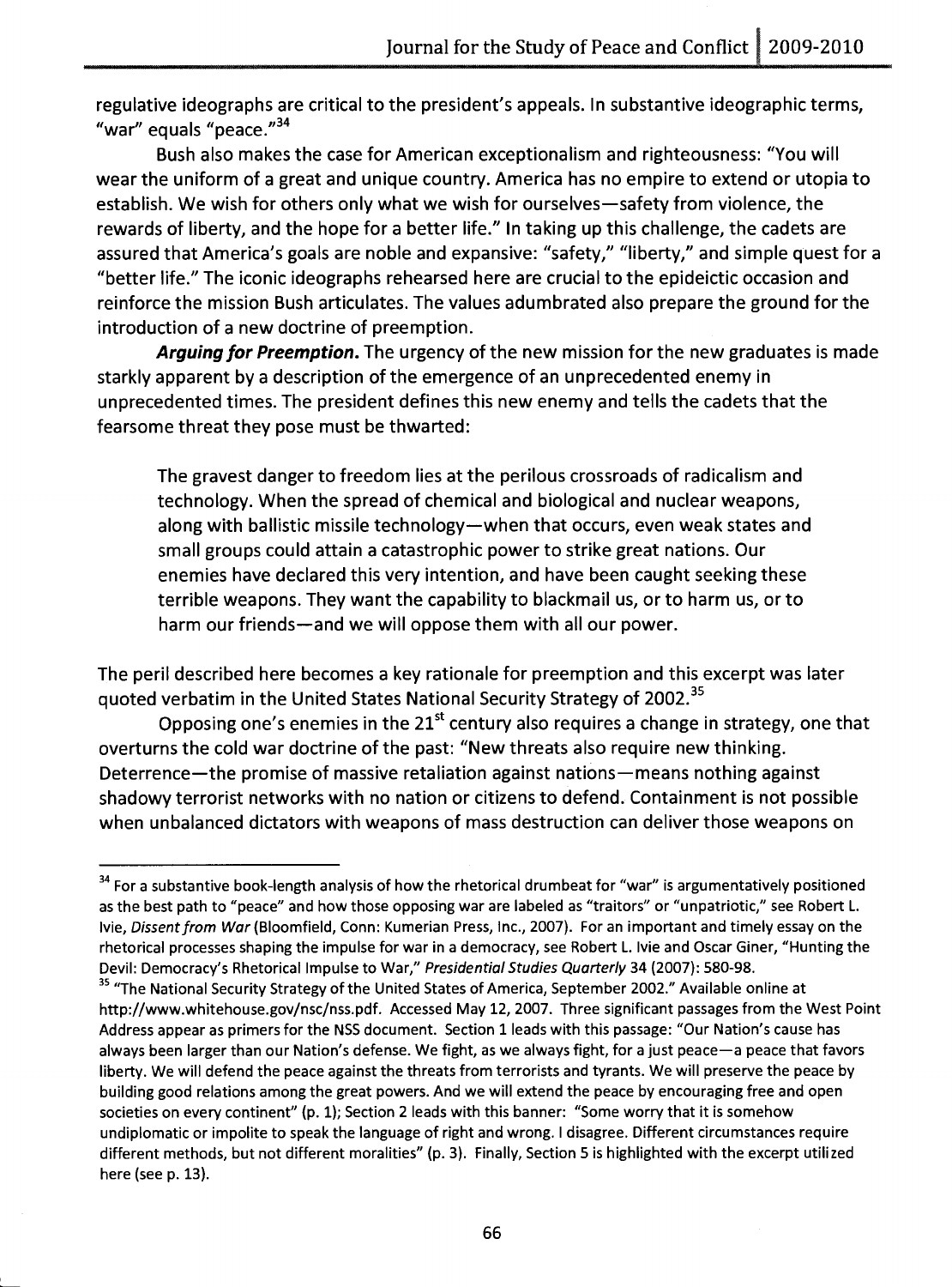missiles or secretly provide them to terrorist allies." Having provided the principle rationale for the change in doctrine, the president assures the cadets that the best course of action is to preempt those who would employ weapons of mass destruction or provide them to others: "We cannot defend America and our friends by hoping for the best. We cannot put our faith in the word of tyrants, who solemnly sign non-proliferation treaties, and then systemically break them. If we wait for threats to fully materialize, we will have waited too long." Thus, despite all U.S. efforts on homeland security and missile defense systems, Bush argues that the only "real safety" lies in preemption: "The war on terror will not be won on the defensive. We must take the battle to the enemy, disrupt his plans, and confront the worst threats before they emerge. In the world we have entered, the only path to safety is the path of action. And this nation will act." This bellicose statement veers American foreign policy away from traditional forms of negotiation, cooperation, and diplomacy and turns sharply from traditional cold war doctrines of deterrence and containment toward an unprecedented call for unilateral action against a newly defined and nefarious enemy, "terrorists and those who harbor them," wherever they may be.

The new doctrine is introduced as the key to the safety and security of the United States in the post-9/11 environment. In the following portion of the address, security is privileged over any other competing value or concern and the president puts all of the citizens of the United States on notice that they too must stand the watch for America or risk ruin:

Our security will require all Americans to be forward-looking and resolute, to be ready for preemptive action when necessary to defend our liberty and to defend our lives. All nations that decide for aggression and terror will pay a price. We will not leave the safety of America and the peace of the planet at the mercy of a few mad terrorists and tyrants. We will lift this dark threat from our country and from the world.

The cadets, like all Americans, become part of the rhetorical "we." This tough talk instills confidence and its certainty leaves little room for negotiation. We do not normally seek diplomacy with "mad terrorists and tyrants" and the removal of a "dark threat" seems less than amenable to another round of mere peace talks. The statement sweeps us all into the path of war.

The President as Arbiter of Moral Truth. The president also legitimates the new preemptive doctrine by reserving his right to serve as arbiter of moral truth in the world. Bush argued that the U.S. had the right and the duty to interpret and act on that truth by pursuing a "firm moral purpose." The president advanced the policy of U.S. intervention through preemptive action by informing the cadets and the nation at large that America was uniquely equipped to identify evil, confront it, and remove it: "Moral truth is the same in every culture, in every time, and in every place. . . . We are in a conflict between good and evil, and America will call evil by its name. By confronting evil and lawless regimes, we do not create a problem, we reveal a problem. And we will lead the world in opposing it." If this breathtaking language had been employed in a purely context-free, hermetically sealed deliberative setting, its moral and political certitude might have seemed even more shocking, if not arrogantly inappropriate. In the wake of 9/11, however, and as a rationale for going to war on an epideictic occasion, this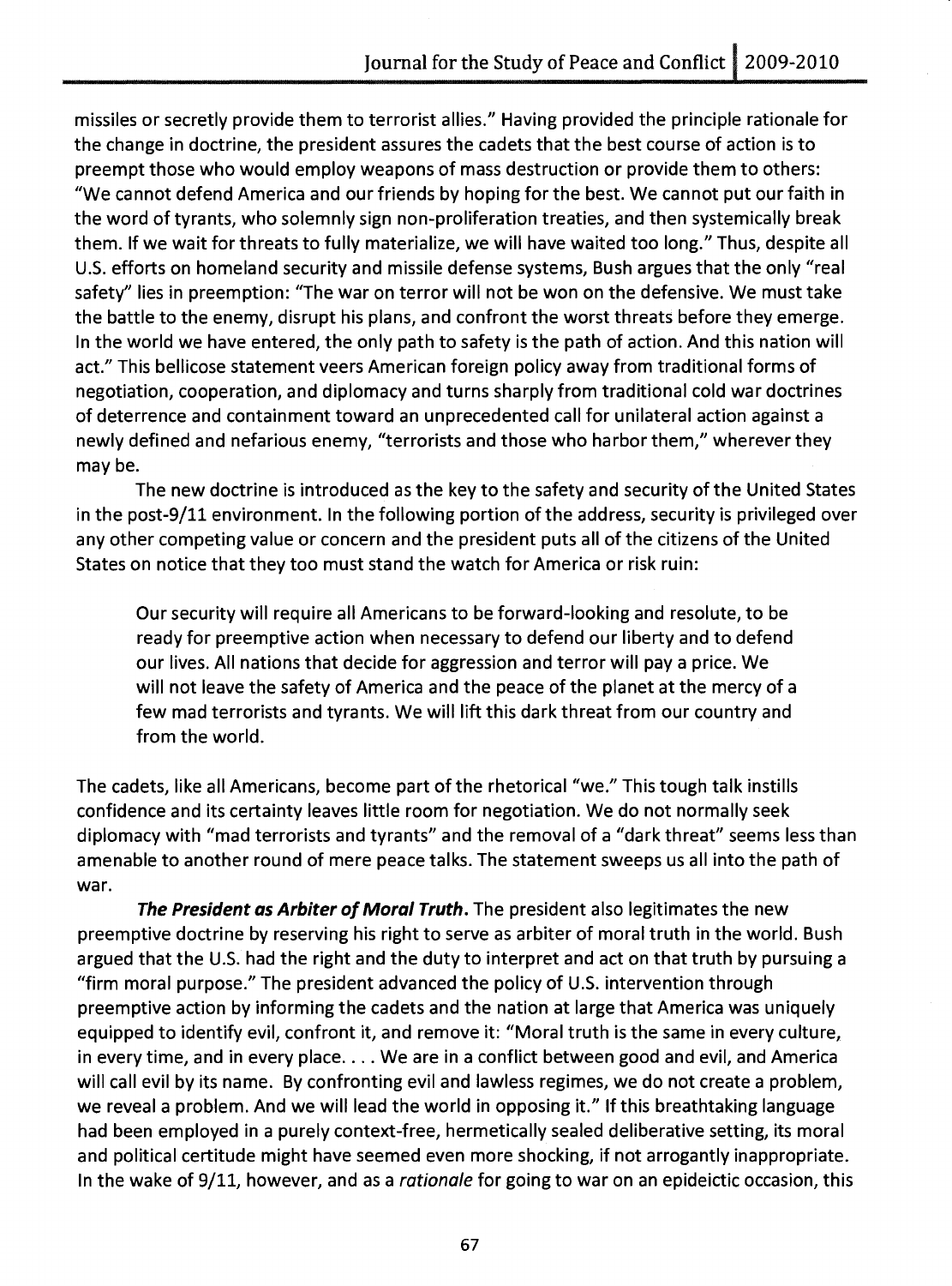Manichaean depiction seems like a stroke of bold leadership and an efficient and effective way to go to the heart of a serious and intractable problem. The new doctrine provides a high-order mission in a time of maximum threat and the language used to convey it seems to contribute powerfully to its perceived legitimacy.

"Defendfing] the Peace that Makes All Progress Possible." Since the president was having a hard time convincing Russia and our European allies of the wisdom of his Mideast policy, much less joining him in an attempt at regime change in Iraq, he spent a little less than the latter third of the commencement address trying to assuage these parties as well as other members in the international community. The president made it clear that his new doctrine also included a vision of world comity: "Competition between great nations is inevitable, but armed conflict in our world is not. More and more, civilized nations find ourselves on the same side-united by common dangers of terrorist violence and chaos. America has, and intends to keep, military strengths beyond challenge-thereby, making the destabilizing arms races of other eras pointless, and limiting rivalries to trade and other pursuits of peace." Bush argued that common values require common cause: "Today the great powers are also increasingly united by common values, instead of divided by conflicting ideologies. The United States, Japan and our Pacific friends, and now all of Europe, share a deep commitment to human freedom, embodied in strong alliances such as NATO. And the tide of liberty is rising in many other nations." Indeed, the president was positively ebullient about the rising tide: 'Today, from the Middle East to South Asia, we are gathering broad international coalitions to increase the pressure for peace. We must build strong and great power relations when times are good; to help manage crisis when times are bad. America needs partners to preserve the peace, and we will work with every nation that shares this noble goal."

The president indicated that his efforts at cooperation were aimed at social and economic progress and that his vision for development was based upon timeless principles that would ensure "hope of a better day": "The 20th century ended with a single surviving model of human progress, based on non-negotiable demands of human dignity, the rule of law, limits on the power of the state, respect for women and private property and free speech and equal justice and religious tolerance. America cannot impose this vision-yet we can support and reward governments that make the right choices for their own people." Moreover, Bush sought to assure the international audience that those states that make "the right choices" will find a trusted ally in the United States: "In our development aid, in our diplomatic efforts, in our international broadcasting, and in our educational assistance, the United States will promote moderation and tolerance and human rights. And we will defend the peace that makes all progress possible."

Bush casts national aspirations to democracy and freedom as universal and unassailable: "When it comes to the common rights and needs of men and women, there is no clash of civilizations. The requirements of freedom apply fully to Africa and Latin America and the entire Islamic world. The peoples of the Islamic nations want and deserve the same freedoms and opportunities as people in every nation. And their governments should listen to their hopes." While the words are noble, they give no indication of attempts to differentiate between the varying notions of freedom that may stem from different lands, cultures, and belief systems. In sum, Bush offers an ideological vision of democracy as an emotionally charged "one size fits all" proposition.

L.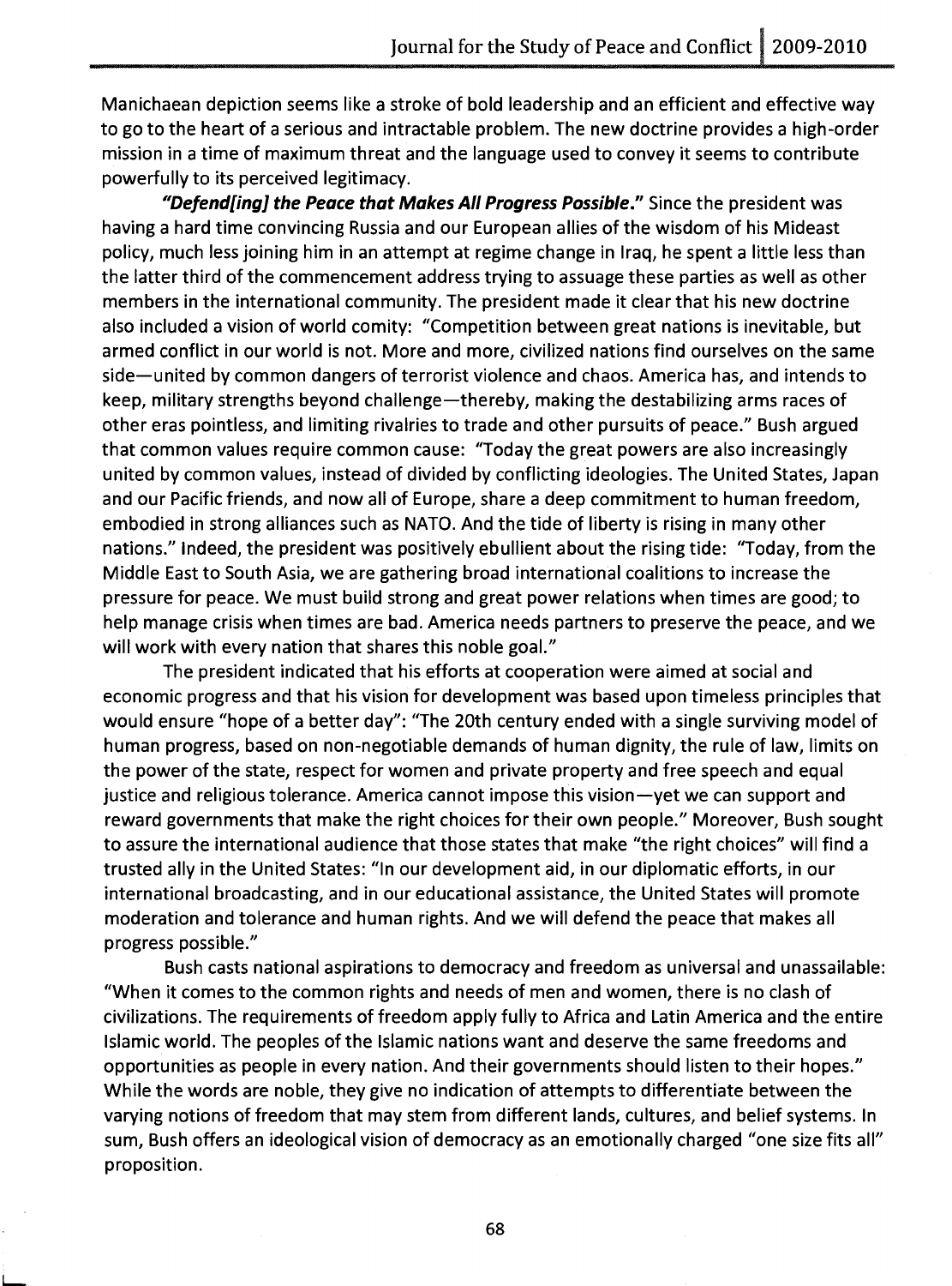In his peroration, Bush reconnects the nobility of the U.S. mission to the role of the West Point graduates, who, as the president explains, not only serve as the first line of defense in freedom's cause in for the nation, but also globally:

The bicentennial class of West Point now enters this drama. With all in the United States Army, you will stand between your fellow citizens and grave danger. You will help establish a peace that allows millions around the world to live in liberty and to grow in prosperity. You will face times of calm, and times of crisis. And every test will find you prepared-because you're the men and women of West Point. You leave here marked by the character of this Academy, carrying with you the highest ideals of our nation.

The only appropriate conclusion in interpreting this narrative is one that acknowledges and accedes to a preemptive doctrine as a moral duty and a global mission.

Finally, Bush praises the West Point cadets by again pointing to their revered motto-Duty-Honor-Country-and summoning these newly-minted officers to uphold the highest ideals of their long tradition: "Today, your last day at West Point, you begin a life of service in a career unlike any other. You've answered a calling to hardship and purpose, to risk and honor .... May you always bring to that duty the high standards of this great American institution. May you always be worthy of the long gray line that stretches two centuries behind you." With that final salute, President Bush had just proclaimed a new vision of American foreign policy in the age of global terrorism. In the words of Yale historian John Lewis Gaddis, the president had introduced "the most sweeping redesign of U.S. grand strategy since the presidency of Franklin D. Roosevelt."<sup>36</sup>

<sup>&</sup>lt;sup>36</sup> Gaddis notes that Cold War planning included developing scenarios for actual "hot wars." That planning included distinctions between pre-emption and prevention. At that time, "preemption" meant taking military action against a state that was about to launch an attack; international law and practice had long allowed such actions to forestall clear and immediately present dangers. "Prevention" meant starting a war against a state that might, at some future point, pose such risks. In mounting its post-September 11 offensive, the Bush administration conflated these terms, using the word "preemption" to justify what turned out to be a "preventive" war against Saddam Hussein's Iraq." See John Lewis Gaddis, "Grand Strategy in the Second Term." Foreign Affairs 84 (January-February 2005). Available online at http://proproquest.umi.com/pqdweb?id=845825731&sid=4&Fmt=3 &clientld=55898&RQT=309&VName=PQD. This has produced some unnecessary confusion regarding the moral as well as practical differences between "preemptive" and "preventative" war. What the Bush administration has called "preemptive" is actually "preventative" war as understood by Just War theorists. The former refers to situations such as when the missiles have been fired at you and you respond by destroying them or otherwise attacking "the enemy." Preventative war allows for a prediction of a future danger, as in: "They are developing WMDs that will threaten us down the road." The slide of U.S. foreign policy toward the latter posture while invoking the former term is both dangerous and confusing because the distinction between these two types of "justified" war has become entirely obscured in public discourse. For an excellent treatment of the preemption doctrine and relevant distinctions and ramifications see William W. Keller and Gordon R. Mitchell, eds., Hitting First: Preventive Force in U.S. Security Strategy (Pittsburgh, Pa. : University of Pittsburgh Press, 2006).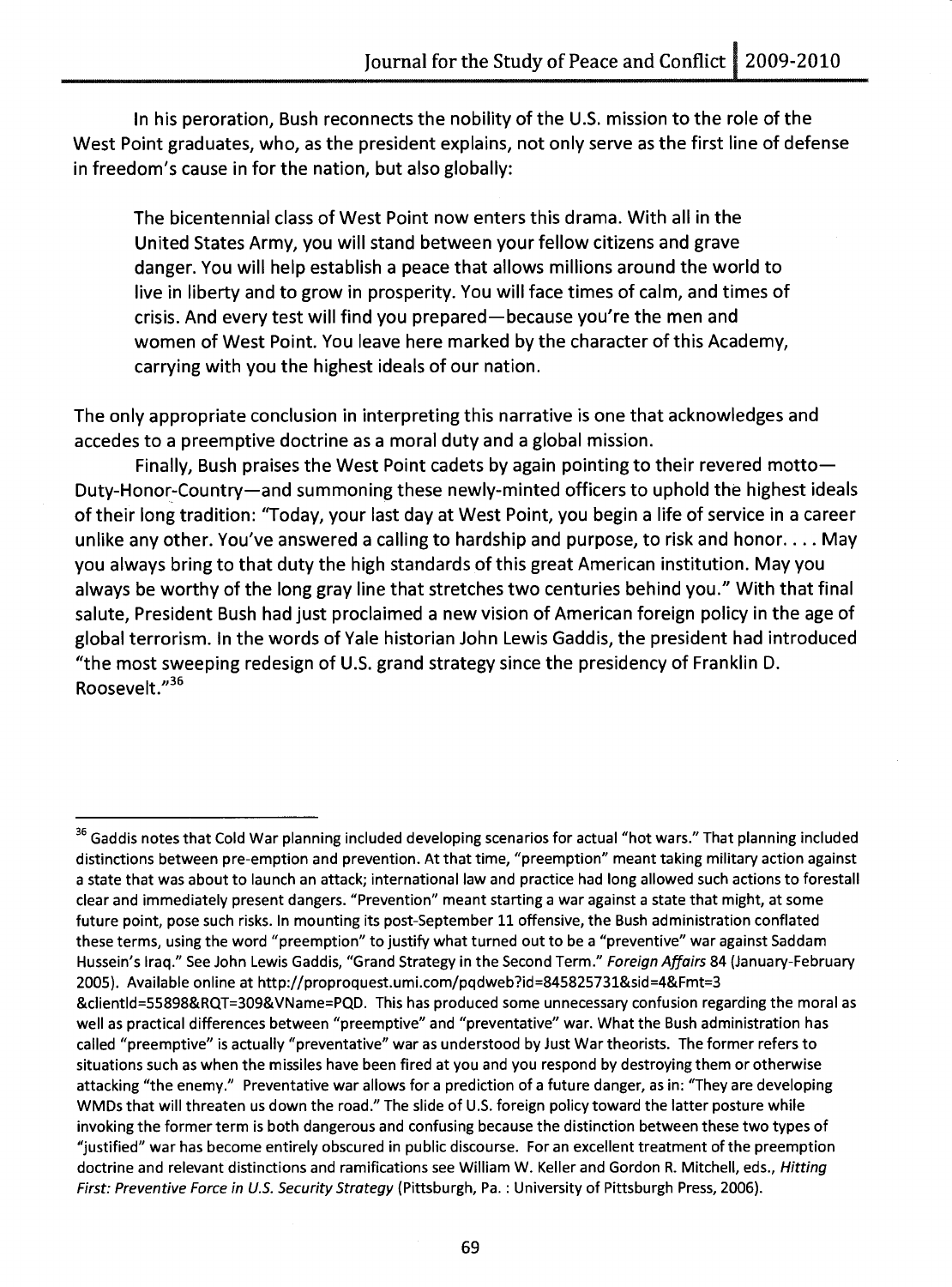#### **Rhetorical and** Political Implications

At a minimum, the president had announced a controversial new foreign policy with ominous implications. New York Times reporter Elisabeth Bumiller described the West Point commencement address as both "a toughly-worded speech that seemed aimed at preparing Americans for a potential war with Iraq" and "a forceful distillation and refinement of the war themes of the Bush presidency since Sept.  $11.^{37}$  But there is something more involved in this address than its bellicosity.

Like presidential funerary addresses described earlier by Madden, this particular presidential commencement address seems

capable of trivializing the horrors of war, closing off the possibilities of effective opposition to militaristic solutions. Such discourse practices may obscure the difference between justifying war in terms of sacred ideographs (peace and liberty) and glorifying public faith in the American credo of war at a particular moment of national celebration [e.g., a graduation speech]. By collapsing this distinction, the epideictic creates the discursive possibilities for an uncritical celebration of war.<sup>38</sup>

To engage in war on behalf of the state becomes both a duty and a badge of honor. By being discursively framed as pursuing just ends, such as liberty and justice and democracy over autocracy, dictatorship, and tyranny, war is revealed to be a just means to accomplish a noble end. However, the particular war and the particular situation at the time will often calibrate this judgment. Thus, when people begin to examine closely the reasons for going to war, the strategies, and the outcomes, and when each is found wanting, our evaluations can change. Support can turn into disagreement, and disagreement can turn into disdain. The result is a nation divided as it experiences increasing calls to cease and desist. Those who vote for war can come to regret it.

In Bush's case, the epideictic discursive formation is intended to give people a sense of communal purpose and meaning in contemplating engaging Iraq in war. To bring "democracy" to Iraq, we must engage in war, root out the tyrant, and restore liberty. Shooting our way in to bring out democracy in a country or a region has never been entirely anathema to the American political rhetorical script or culture. What is ultimately authorized here is a "military" view of the world. The men and women in uniform represent our last best hope. They are called upon only when all other options have failed, when diplomacy has curdled, negotiations have stalled, and the good-faith efforts of many parties have come to an ignominious end. The heroic efforts of the men and women in uniform are legitimated by the monumental failure of talk and the need for arms, which is usually posited as a last-ditch attempt to restore order and establish the peace. When all human comity has been torn asunder, the honorable thing to do is to take up arms. Dishonor is often the place reserved for those who refuse the call to battle.

<sup>&</sup>lt;sup>37</sup> Elisabeth Bumiller, "U.S. Must Act First to Battle Terror, Bush Tells Cadets," The New York Times, June 2, 2002, Section I, p. 1.

<sup>&</sup>lt;sup>38</sup> Madden, "A Covenant with Death," 164-165.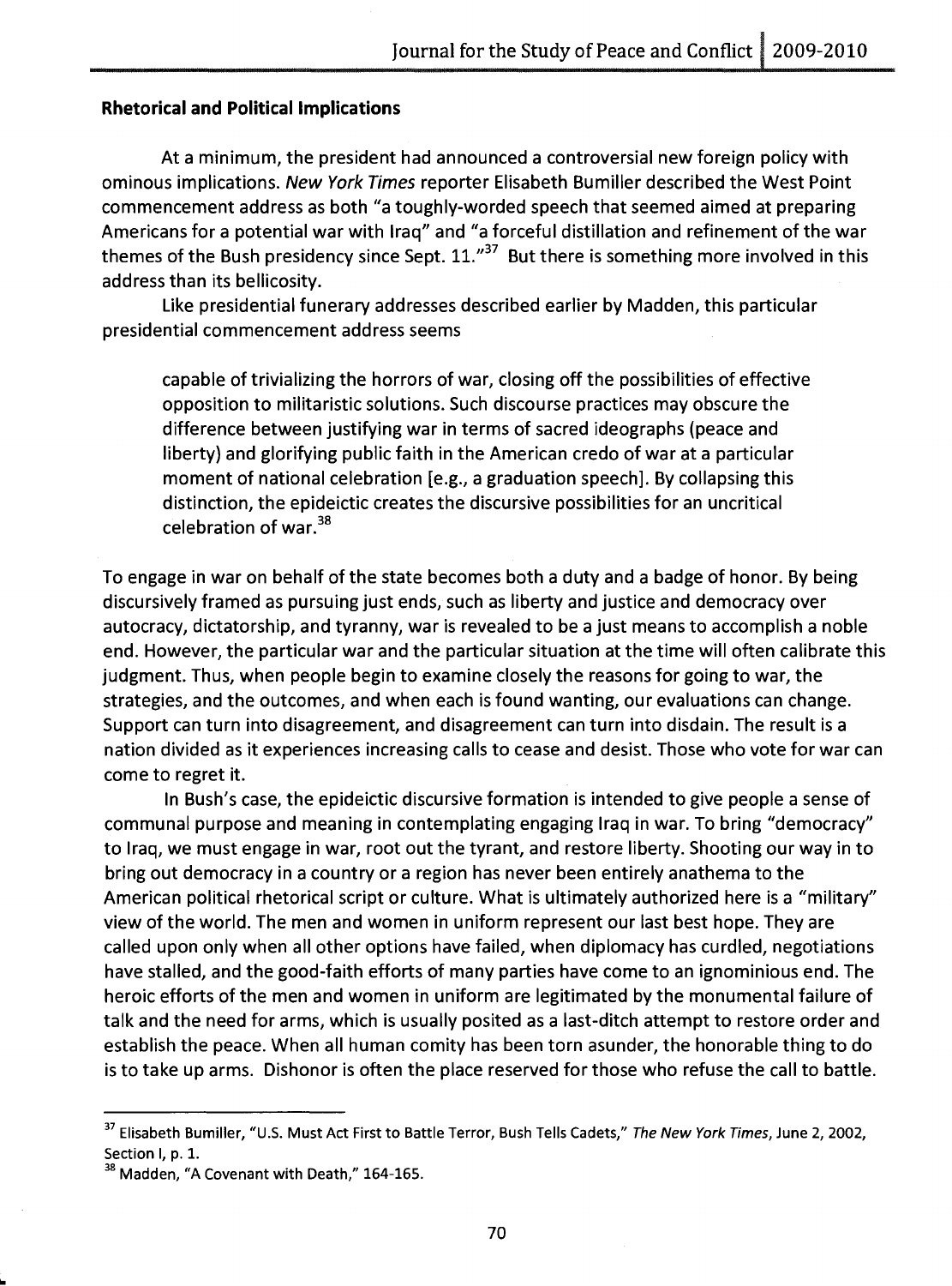No one at West Point on June 1, 2002, would be among that group and it was therefore a perfect place and a perfect occasion for delivering a call to war. After all, even in the larger culture, those who dissent over the reasons for going to war, denigrate its "progress," or remain skeptical of the fruits of its outcome are often relegated to the shadows of suspicion in that ignoble darkness where inaction seems traitorous and cowardice seems to lurk just beh ind every "negative" argument and assessment. Bush has a penchant for selecting sites and delivering speeches to audiences that rarely accommodate his opponents. West Point was a perfect place for a president who has opted time and time again for the epideictic form of address. Such a choice, of course, helps keep one in a hermetically sealed environment that ensures that the values trumpeted will rarely be upset by a reality check, at least not without great prodding.

The epideictic discourse featured here can now be reviewed and recast with the benefit of hindsight. The president's narrative has implications for our notions of war rhetoric, the mythic structure of the nation's war credo, our own democratic impulses, the president's preemption doctrine, and ultimately the president's ability to lead and the nation's ability to retain its national ethos.

*The Rhetoric of War.* President Bush utilized an epideictic occasion to launch a major foreign policy initiative intended to justify war with Iraq. Campbell and Jamieson, using the United States War Powers Act of 1973 as their model, define war rhetoric as a genre of discourse "justifying the introduction of the United States Armed Forces into hostilities, or into situations where imminent involvement in hostilities is clearly indicated by circumstances, and to the continued use of such force in hostilities or in such situations."<sup>39</sup> Campbell and Jamieson argue that in their rhetorical justifications of war, "presidents attempt to prove that military action is or was the only appropriate response to a clear unavoidable, and fundamental threat. However, although the events that precipitate the intervention are concrete and time-bound, the values being defended are timeless and enduring." These authors point to a style of discourse that is both urgent and plaintive: "The tone is exhortative, calling on Congress and the citizenry to put aside dissent and unite in committing themselves to protect fundamental values through combat. It is a rhetoric of immediacy, calling for action now." For Campbell and Jamieson, the key to rhetorical attempts to justify war is for the president to mount "a narrative detailing the events that constitute the threat and showing that military intervention has become a last resort. In such a rhetoric, presidents ask the audience-Congress and the public-to empower them to act as commander in chief leading a crusade to preserve the nation and civilization itself."40

Many of these components have manifested themselves in the Bush administration's various attempts to justify the war in Iraq. Reviewing these characteristics in light of the introduction of the preemption doctrine at West Point reveals that Bush's discourse also displays most of the characteristics outlined above. One *major exception* is Bush's introduction of the preemption doctrine. For the president, the argument justifying the use of force is not so much an appeal to war as a "last resort" as it is characterized as a necessary "first resort" due

<sup>&</sup>lt;sup>39</sup> Karlyn Kohrs Campbell and Kathleen Hall Jamieson, Deeds Done in Words: Presidential Rhetoric and the Genres of Governance (Chicago and London: University of Chicago Press, 1990), 101.

<sup>&</sup>lt;sup>40</sup> Campbell and Jamieson, Deeds Done in Words, 122.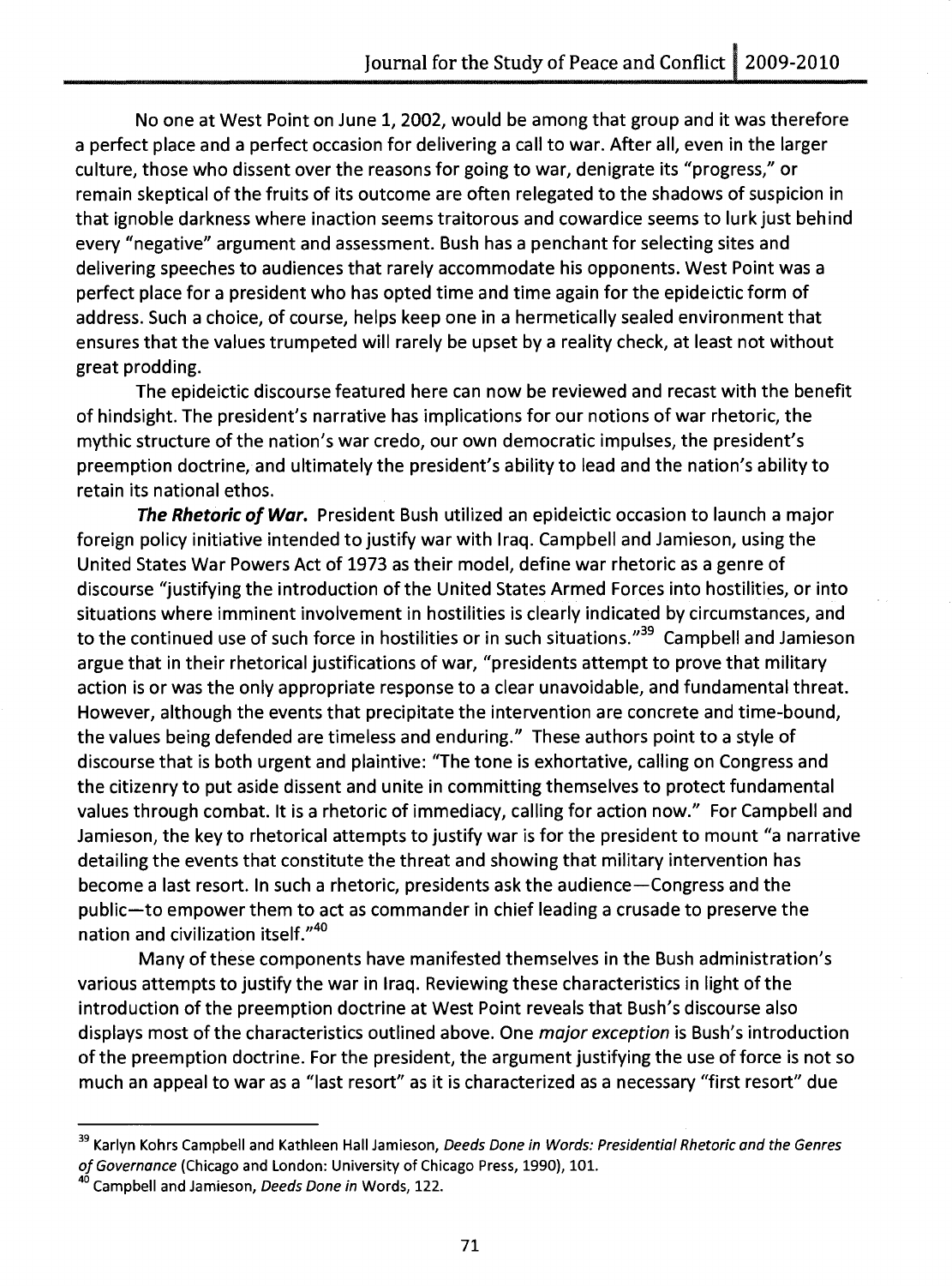to the changed post-9/11 environment and the ominous threat posed by and circumstances associated with global terrorism. I believe that Bush's use of the justificatory epideictic form on June 1 provided an opportune occasion and a well-honed venue that allowed him the luxury of bypassing the traditional "last resort" argument. This is significant. If future presidents continue this line of discourse (and the policy it enumerates), they will be changing the face of war rhetoric as well as the criteria rhetoricians have traditionally used to analyze it.

**The American War Credo.** The American war credo is difficult to supplant because its mythic cultural authority is powerful. Its historical referents are compelling and the values proffered are comforting. In particular, the credo provides a simple and seemingly unimpeachable explanation for war and it makes the loss of life and casualties that inevitably accompany war meaningful, if not redemptive, through its appeal to heroic sacrifice on behalf of a just cause.

The American war credo only becomes diminished when there is doubt, but the acceptable evidence that produces doubt is often hard to come by. If encountered, it is often ignored or disbelieved. Duty, honor, and country are powerful epideictic ideographs and they, along with the starry-eyed goal of "spreading democracy," argue powerfully for citizens to "stay the course." How can Americans "cut and run" from their most precious values? If the counterevidence that speaks against the creed cannot be ignored, then it is often relegated to the back pages of our news media and our collective consciousness. But if in time this evidence cannot be relegated to the back pages and begins to draw attention and slowly but inevitably takes hold of a populace, it can be devastating to a war president.

For George W. Bush, who seemingly has tethered his whole presidency and its implied legacy on the outcome of the war in Iraq, this was quite a gamble. The president's credibility gap widened as the discomfiting facts slowly seeped in; in time, he began to seem more and more *unqualified* to represent and defend the American war credo. Our moral leadership was being questioned not only by the world, but by ordinary Americans who began to see the American war credo break down before their very eyes. The stark facts were intruding at breakneck speed and compellingly hard and difficult to overcome. The actions, the dissembling, and the weak explanations slowly and painfully created a disquietude that helped break our covenantal bonds of trust. Indeed, the arguments Bush employed in favor of the Iraq war such as connecting Saddam to the atrocities of 9/11; misleading statements on Iraqi nuclear, chemical, and biological capacities; and the ability to deliver those WMDs to the U.S. homeland all rang hollow as additional contravening evidence mounted.

The U.S. war credo was also unraveling as U.S. citizens began to hold a mirror up to the conduct of the "war on terror" and were horrified to find an alien image. The failure of leadership that seemed to accompany this war was made more horrific by the haunting images Americans encountered in the Abu Ghraib coverage. Our self-image as defenders of freedom was belied by the photos of U.S.-inspired-and-Ied torture. Our shared values of freedom of religion seemed tarnished in the stories of the destruction of the Quran and assorted attempts to humiliate Muslims by engaging in acts counter not only to their traditional values but also to basic human decency. At Guantanamo Bay, prisoners of war were labeled "enemy combatants" and denied due process. Other terrorist "enemies" were denied access to the courts and tortured in foreign countries under "extraordinary rendition." Furthermore, our quest for democracy abroad seemed to suffer from post-9/11 security measures at home as the nation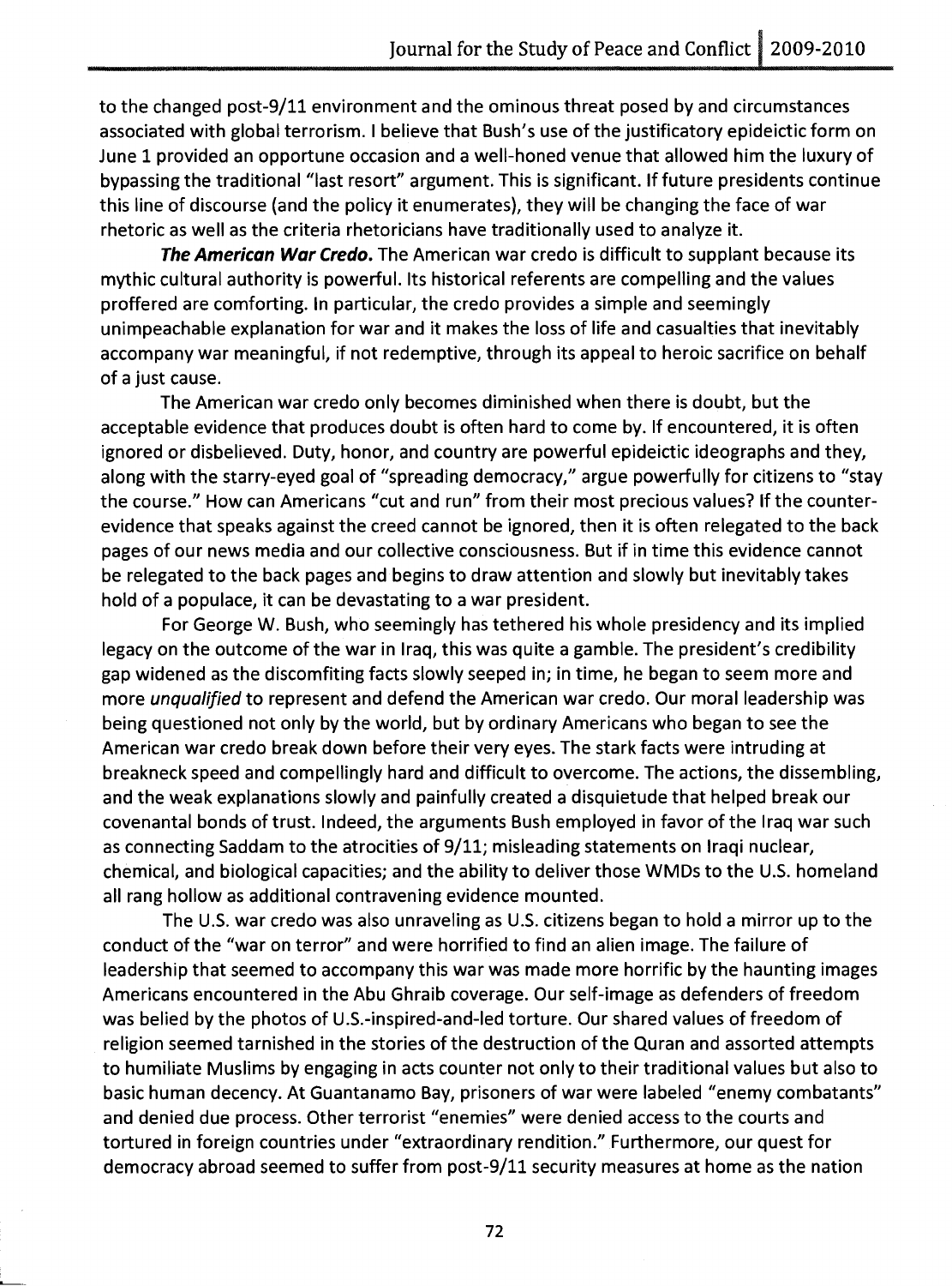grew wary over measures that seemed clear violations of civil liberties. It just struck many Americans as ironic at best and hypocritical at worst that while we were fighting to bring a fledging democracy along in the Middle East, we were eavesdropping on our own citizens at home and circumventing normal conventions of due process for prisoners at home and abroad.

Even leaving the initial discursive deceptions aside and even if events at Abu Ghraib and Guantanamo could be seen as aberrations, and even if one was willing to live with the added disquietude of the implementation of a homeland security that might leave innocent Americans subject to wiretaps, this latest American war effort unfolded in a way that precluded anticipation or realization of the prosecution of a just war or even its eventual success. Reports of inadequate troop strength and protection, poor post-war planning, and a seeming inability to train enough Iraqis to take over the security of their own country all militated against any real confidence that the United States was exercising prudence in its execution of the Iraq war. Then came the rather daunting realization that our troops were seemingly, and inexplicably, trying to "spread democracy" in Iraq while Iraqis themselves seemed to be engaged in civil war. Such details were learned slowly, gradually seeping into our national consciousness in dribs and drabs, mostly after-the-fact, and they militated mightily against an epideictic discourse of any sustained duration and influence.

In essence, the war credo's mythic structure was upended and finally pierced by disconfirming and uncomfortable factual information that led to differing conclusions about the reason, direction, feasibility, pre-and-post-war planning, and ultimate moral validity of this particular war. Certainly the 2006 mid-term elections were in part a referendum on the Iraq war and its perceived inelegant, incompetent, rambling, and numbing prosecution. To "stay the course" in this instance meant that America had lost its way as it fumbled through a series of treacherous rationales and activities that wasted lives and treasure and subverted the national ethos. The weight of world opinion and U.S. public opinion had finally cracked the mythos of the war credo because the evidence that turned up told a different story; the counter-narrative it evoked was disconcerting, embarrassing, and finally devastating.

**Spreading Democracy.** Bostdorff has suggested that "President Bush's epideictic discourse swept away [the] complexities of democratization ... in favor of a simple and seemingly timeless principle: world peace will only come with democratization."<sup>41</sup> Harvard sociologist Orlando Patterson has offered an interesting take on this particular argument, which speaks to the potential constraints of the president's epideictic style and the policy he pursued employing such discourse: "As we now know," writes Patterson, "the war was motivated less by any real evidence of Iraqi involvement with terrorism than by the neoconservatives' belief that they could stabilize the Middle East by spreading freedom there. Their erroneous assumption was a relic from the liberal past: the doctrine that freedom is a natural part of the human condition." Importantly, "A disastrously simple-minded argument followed from this: that because freedom is instinctively 'written in the hearts' of all peoples, all that is required for its spontaneous flowering in a country that has known only tyranny is the forceful removal of the tyrant and his party." For Patterson, a "basic flaw" in the president's and his advisers' approach was in "their failure to distinguish Western beliefs about freedom from those critical features of

<sup>41</sup> Bostdorff, "George W. Bush, Epideictic Advocacy," 25.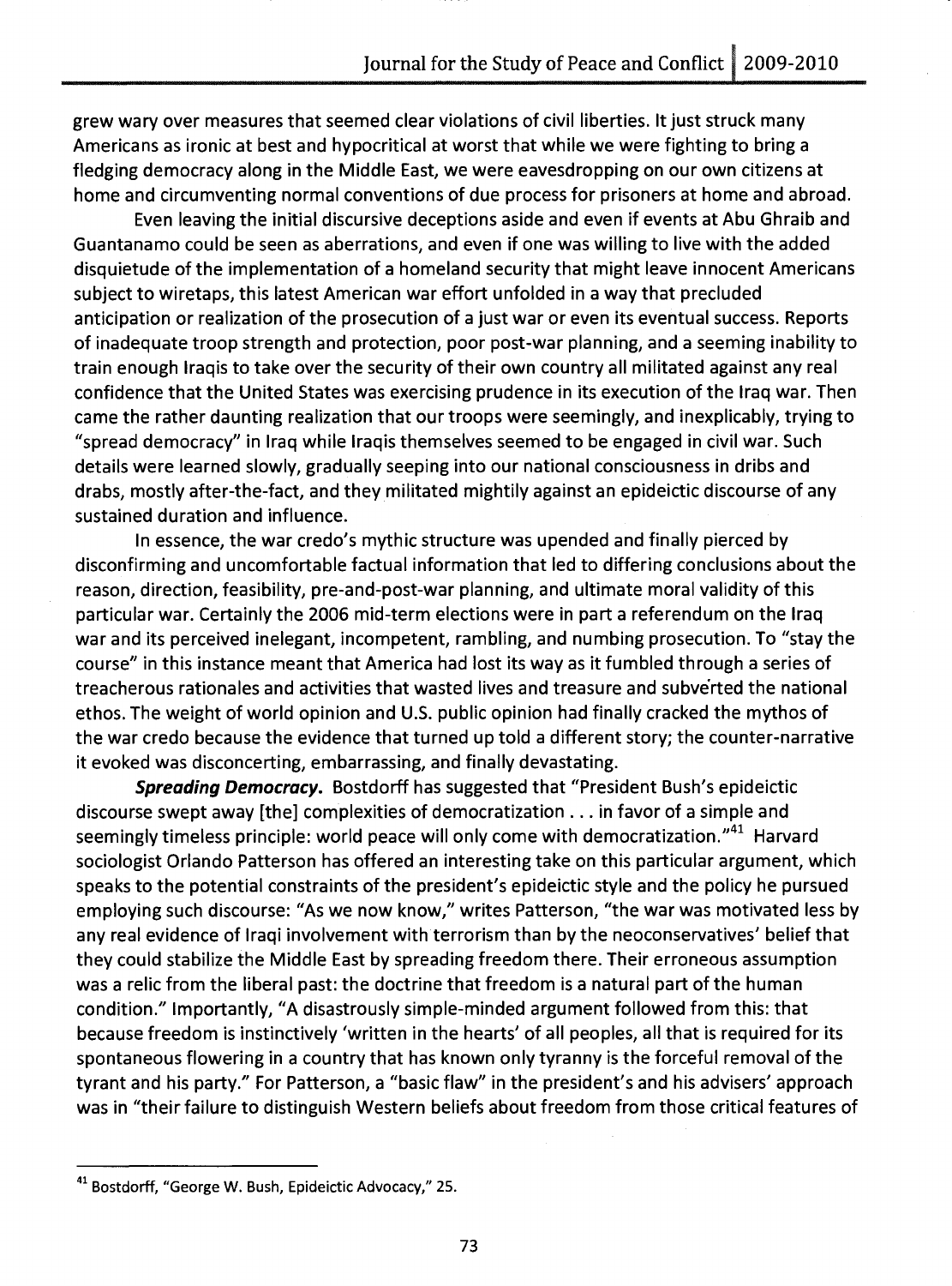it that non-Western peoples were likely to embrace." $42$  If Patterson is correct, it seems that the president's and his advisers' ideological commitments simply displaced and overwhelmed their cultural understanding. This was a failure of profound consequence.

**Holding on to the Doctrine of Preemption.** Some might argue that the appeal for preemptive action has now been made less palpable in that preemptive action in Iraq has been tried and judged a failure, both as an attempt to bring democracy and as an instrument for reducing global terrorism. Many argue that there are more terrorists in Iraq now than before the war began. Others point to inconsistency in the application of the doctrine arguing that there are potentially greater threats in North Korea and Iran; yet the preemption doctrine seems to have been bypassed in these instances. Bush's second term in office has been marked by a more moderate tone and he has counseled patience rather than resort to immediate military action. This might indicate that the preemption doctrine is losing favor or has already experienced a decline.<sup>43</sup> Regardless of the status of the doctrine itself, the Bush administration's latest diplomatic efforts do seem to reflect a new *realpolitik* in which heady attempts to "spread democracy" are being replaced with more moderate goals such as the achievement of "stability" in the Middle East.<sup>44</sup>

Nevertheless, the president has found it difficult to relinquish his global vision and his preemptive doctrine. On May 27, 2006, President Bush addressed West Point graduates yet again. He told the cadets that his policy was similar to that of Harry Truman's during the inauguration of the Cold War; that like Truman, he was in the process "of laying the foundations of victory." As one *Washington Post* reporter described the speech, "Bush recounted his strategy for fighting terrorism, saying the United States continues to consider any country that harbors a terrorist to be as guilty as the terrorist being harbored. He was applauded when he discussed his doctrine of preemptive strikes-attacking enemies abroad before they can attack U.S. soil."<sup>45</sup> So, despite sometimes mixed diplomatic signals, President Bush continued to show little interest in rhetorical retreat. The president contended that we were neither winning nor losing the war in Iraq as he defended sending in 20,000 more troops (labeled a "surge"), not only to stabilize Iraq, but also to continue to prosecute the global "war on terror."<sup>46</sup> At this writing, over 4,000 U.S. troops have now given their lives in service to their country in the Iraq war. One wonders if the president's own words and deeds have produced a quagmire from which he cannot extricate himself; it is surely one that his successor will also inherit with its attendant and intractable difficulties.

**The Moral High Ground.** In creating a generally stable-and therefore a more simplistic and shareable—moral universe, the president often engages in a significant socio-political

L

<sup>&</sup>lt;sup>42</sup> Orlando Patterson, "God's Gift?" Op-Ed Guest Editorial, The New York Times, December 19, 2006, A33.

<sup>&</sup>lt;sup>43</sup> David E. Sanger, "Bush's Shift: Being Patient with Foes," New York Times, July 10, 2006, A9.

<sup>44</sup> See e.g., Michael Slackman, "News Analysis: In Egypt, Rice Speaks Softly," The New York Times, January 16, 2007, Al.

<sup>&</sup>lt;sup>45</sup> Deb Riechmann, "Bush Likens Fighting Radicals to Cold War: Graduating Cadets Are Told the Struggle Will 'End on Your Watch,' The Washington Post, May 28, 2006, A08.

<sup>&</sup>lt;sup>46</sup> Bush's January 2007 nationally televised address calling for more than 20,000 additional troops in Iraq was one of the few times the president had ever publicly admitted mistakes in conducting the war in Iraq (and by implication the implementation of his preemptive doctrine). See David E. Sanger, "The Struggle for Iraq; Bush Adding 20,000 U.S. Troops; Sets Goal of Securing Baghdad," The New York Times, January 11, 2007, Al.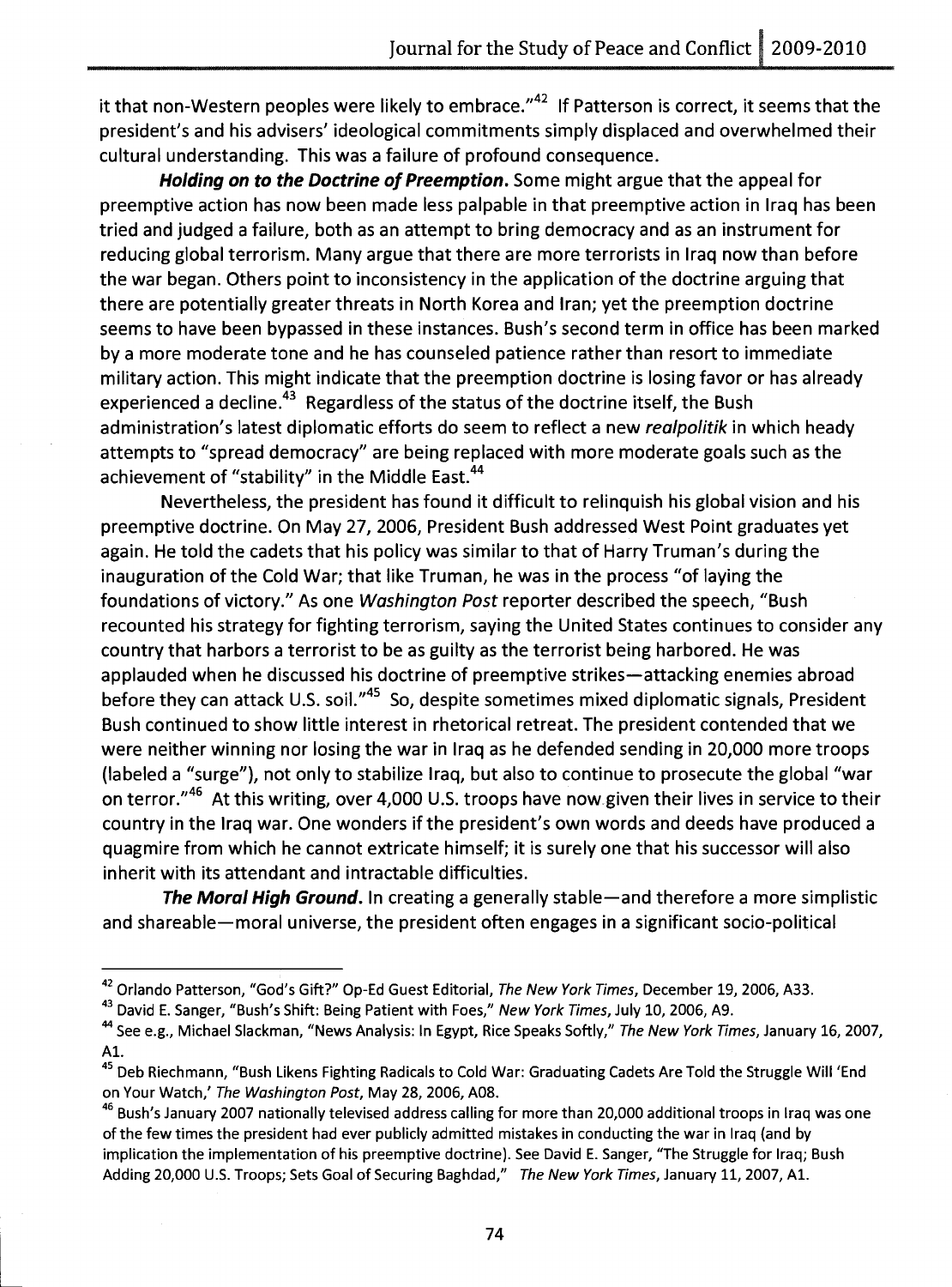action that can assure his audience of a particularly useful but largely Manichaean moral order. To wit: audiences are assured that good will triumph over evil; right will trump might; honor will prevail over dishonor, and our better angels will triumph over our darker impulses. This ideological triumphalism is premised on human nature and audience complicity. As Mundell notes, "A binding force in a community is the agreement to act *as if* there is an accepted definition of good and evil. Such a 'truth' helps establish meaning in a community. If there is a community-defined good to aspire to, and be acknowledged for, our conduct matters somehow." Thus, "The subject matter of good and evil and the concern with the present are two critical ingredients in an epideictic experience. Concern with the present includes concern with eternity; it addresses what 'is." $147$  For this reason, all presidents need to use care in their descriptions of "good" and "evil" and they ought to be intentionally circumspect in their descriptions of reality. This requires a rather hefty dose of prudence and a rather large measure of responsible public address.

For a president, epideictic rhetoric establishes the moral grounding for public policy deliberation. A president so disposed can make much of the attendant discourse premised upon discussions of good and evil as a measure for community welfare and public policy. Our mission is noble and our calling is sacrosanct. Scapegoating others (sometimes labeled "enemies") with implied "lesser" ideals, ignoble aims, and treacherous goals relegates them to the dustbins of history and the margins of public policy and, ultimately, public memory. This message is reinforced in the tales of individual heroism and glory accomplished under the banner and on behalf of a just and righteous nation-state. This can become a particularly important tool when the president seeks to inspire the nation to take on a new challenge. It also is the kind of discourse that is especially difficult to challenge because its ideographicmythic status seems sacrosanct and self-evident.

Over time, however, developments associated with the Iraq war increasingly led to the obfuscation, if not the obliteration, of our nation's abstract epideictic goals. When the facts on the ground did not square with the American values we had been advised we were acting on, the result, for many Americans, was to question their leaders and the rhetorical premises upon which the war was launched. The inevitable moral comparison of ends and means was found wanting. As a result, a nation was divided.

# **Conclusion**

Bush's commencement address at West Point served his immediate audience well, but its larger implications remain suspect. In the hands of President Bush and his administration, epideictic address has been employed to build a culture of war. In promoting liberty and global democracy largely in military terms, the president and his administration have lost friends and potential allies, made negotiation more difficult, upended chances for conciliatory gestures, precluded opportunities to learn from different cultures, and perhaps most importantly, sacrificed U.S. moral leadership on the fires of abstract ideological expediency. This is to say

<sup>&</sup>lt;sup>47</sup> Daniel Lloyd Mundell, "A Critical Review and Synthesis of Some Ways of Identifying Epideictic." M.A. Thesis. Directed by Kenneth A. Harwood. University of Houston. May 1983, 128-129.